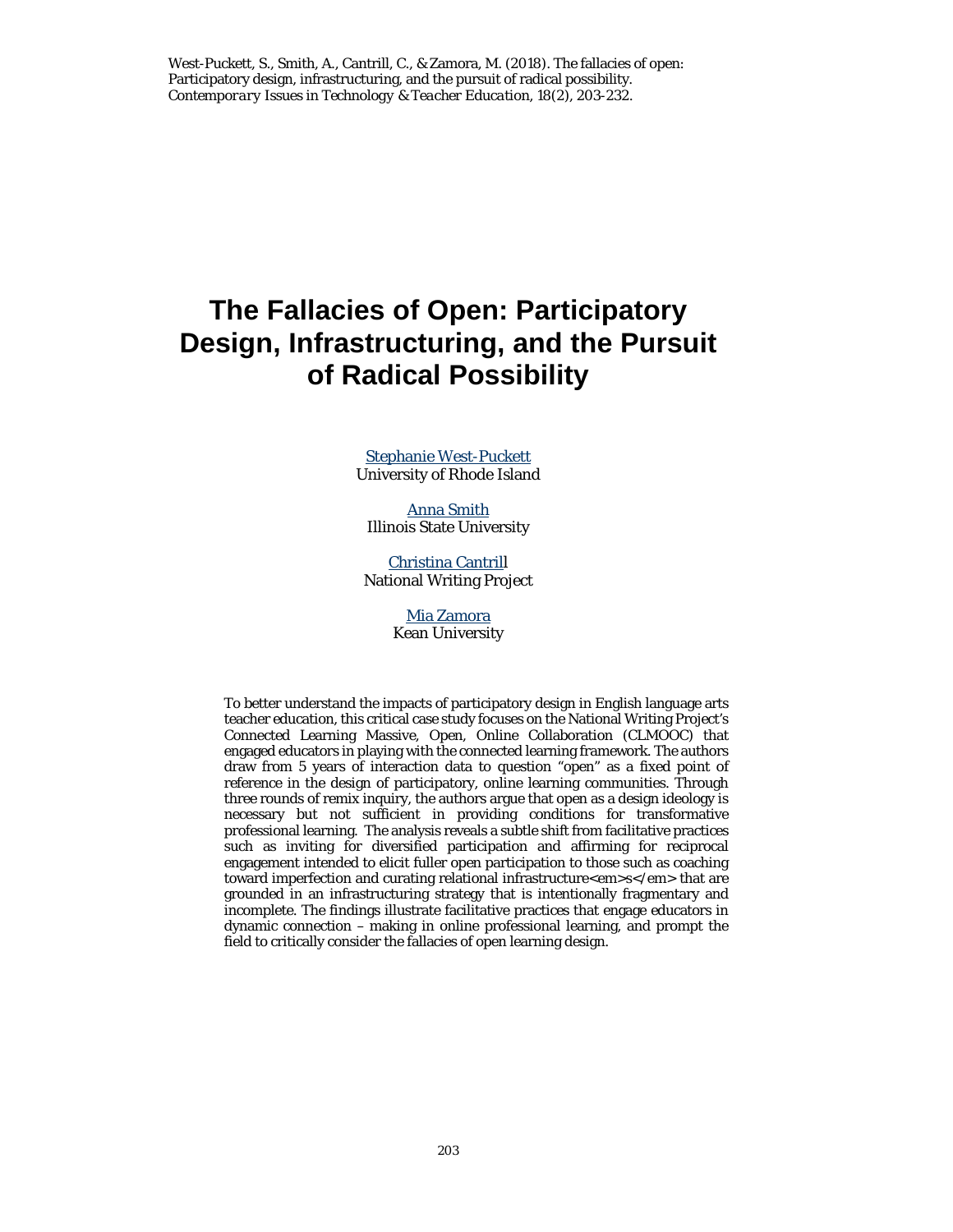"Open" is often evoked as saving the educational complex from a failing and outdated system unable to meet the demands of 21st-century learners. Whether open manifests itself in open access to books or other resources, open-ended curriculum, open source development, or open learning that crosses formal and informal educational contexts, the concept of open has promised unbridled educational access and possibility.

For the past 5 years, we (the authors) each have been involved in a professional learning opportunity for educators designed with the promise of open as one of its core components. In the Connected Learning Massive Open Online Collaboration (CLMOOC; [http://clmooc.com\)](http://clmooc.com/), an experimental professional learning experience initially sponsored by the National Writing Project (NWP), our engagement has involved taking up various roles and practices, from coparticipants to participantfacilitators and researchers. Foregrounding the openly networked principle of connected learning (Ito et al., 2013), CLMOOC participant-facilitators invited educators across the globe to join them in making, sharing, connecting, and reflecting across open, online platforms, learning about connected learning by experiencing it firsthand.

#### **Video 1.** Compilation of nine CLMOOC invitation videos made by seven participants, 2013-2014. (https://www.youtube.com/embed/j1loyk2U6yU?rel=0)

For all that open has enabled and taught us from our work participating in and studying the open learning of educators engaged in the CLMOOC (Smith, West-Puckett, Cantrill, & Zamora, 2016), open is not sufficient and should not be the ultimate goal for professional development design. To illustrate that claim, we describe a critical case study and two professional learning facilitation practices that emerged in CLMOOC to support open and participatory learning: inviting for diversified participation and affirming for reciprocal engagement. While necessary, we have found these facilitative moves are still not enough to substantially remake learning relationships in open online professional development.

Thus, we urge teacher educators to move beyond notions of open in favor of designing for "connection" through what Bjogvinsson, Ehn, and Hillgren (2012) called an "infrastructuring strategy." Infrastructuring for connected learning is an ongoing process of fully integrating educators into the experiences of indeterminate and unpredictable professional learning.

To illustrate infrastructuring professional learning practices, we identify two additional facilitative moves made in CLMOOC: coaching toward imperfection and curating relational infrastructures. These practices can support the development of new connected configurations of humans and objects as well as the emergence of individual and shared meaning-making and professional learning pathways.

#### **Openness for Educators and Adult Education: Theory, Practice, Critiques**

In open learning the central focus is commonly placed on the needs of the learner as perceived by the learner. Open learning involves but is not limited to classroom teaching methods; approaches to interactive learning (Mason, 1991); formats in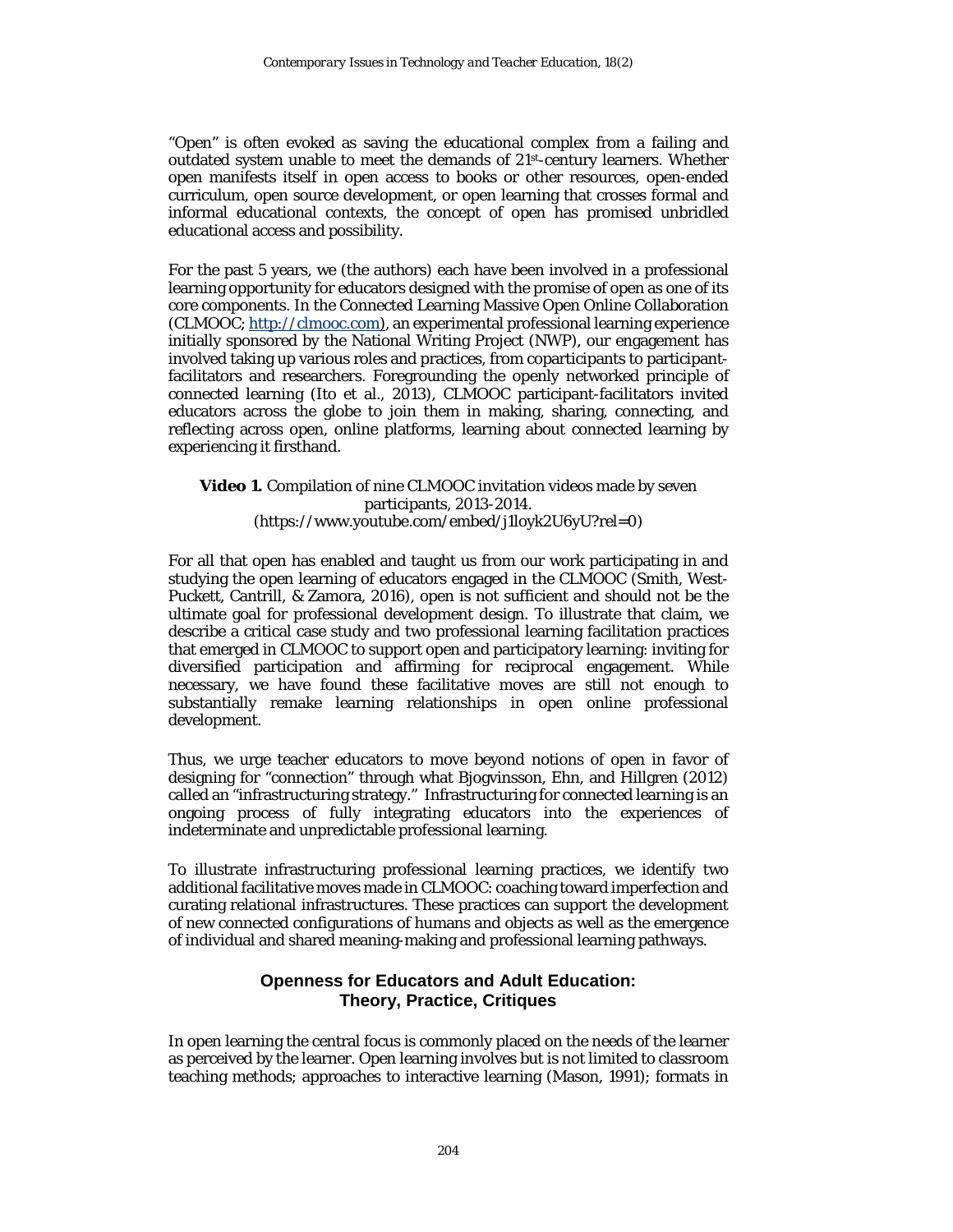work-related education and training (Bowen, 1987); cultures and ecologies of learning communities (Chang, 2010); and development and use of open educational resources.

Open learning characteristically allows for multiple or alternative learning pathways. With the dawning of online and networked learning opportunities, open learning has been associated with additional qualities and values for openness: accessibility, asynchronous engagement, participation, self-determined engagement, and freedom of pace (Jenkins, 2006; Thomas & Brown, 2011).

Connected learning as a framework advocates for open in these many ways — open to individual pursuit of interests, openly networked (meaning offline as well facilitated online), open to the shared purposes that emerge as groups form, and so forth (Ito et al., 2013). This educational design framework stemmed from ethnographic studies focused on how youth learn in richly networked digital environments (e.g., Ito et al., 2009). It highlights how learning that is interest driven with opportunity to produce in networked and peer-based communities can support youth in making critical connections in their lives and across connected communities (Livingstone, 2008).

As a framework that is informed by youth who were using digitally networked tools, connected learning encourages educational design that promotes the use of these tools within openly networked spaces where production and peer connections are supported. Researchers engaged in connected learning posit that by connecting the shared interests of learners (youth and adults alike), individuals can deepen networked connections with each other, resources, and within larger communities of practice (Cantrill & Peppler, 2016; Davis, Ambrose, & Orand, 2017; Davis & Fullerton, 2016; Schmier, 2014; West-Puckett & Banks, 2014).

Connected learning's primary goal is the creation of more democratic futures, and it offers a participatory framework for designing learning experiences that follow individual learners' interests — connecting learners through shared purpose and passion. In this piece we argue that connected learning's initial impetus toward openness and responsiveness can be supported with an infrastructuring strategy for designing learning experiences that are intentionally fragmentary and incomplete. Taken up in designing adults' professional learning, an infrastructuring strategy presents connected learning opportunities that are everin-the-making and in-the-unmaking, and they offer ways of orienting teacher learning around democratic and participatory ideals. This kind of professional learning can be transformative not because the design is openly networked, but precisely because learning is inherently rooted in teachers' connection-making activity among colleagues, materials, practices, disciplines, and so forth.

#### **MOOCs: Uptakes of Open in Higher Education**

MOOCs (Massive Open Online Courses) have been a primary way higher education has taken up appeals for open learning (Losh, 2017). As MOOCs have evolved, two distinct types developed: those that resemble more traditional courses with lecture and quiz based sequences with required textbooks (xMOOCs, see Siemens, 2012) and those that emphasize connectivist philosophy in their design and run (cMOOCs, see Siemens, 2012; Smith, Dillon & Zamora, 2017). Siemens' (2013) further distinguished the two, explaining "cMOOCs focus on knowledge creation and generation whereas xMOOCs focus on knowledge duplication" (p. 8).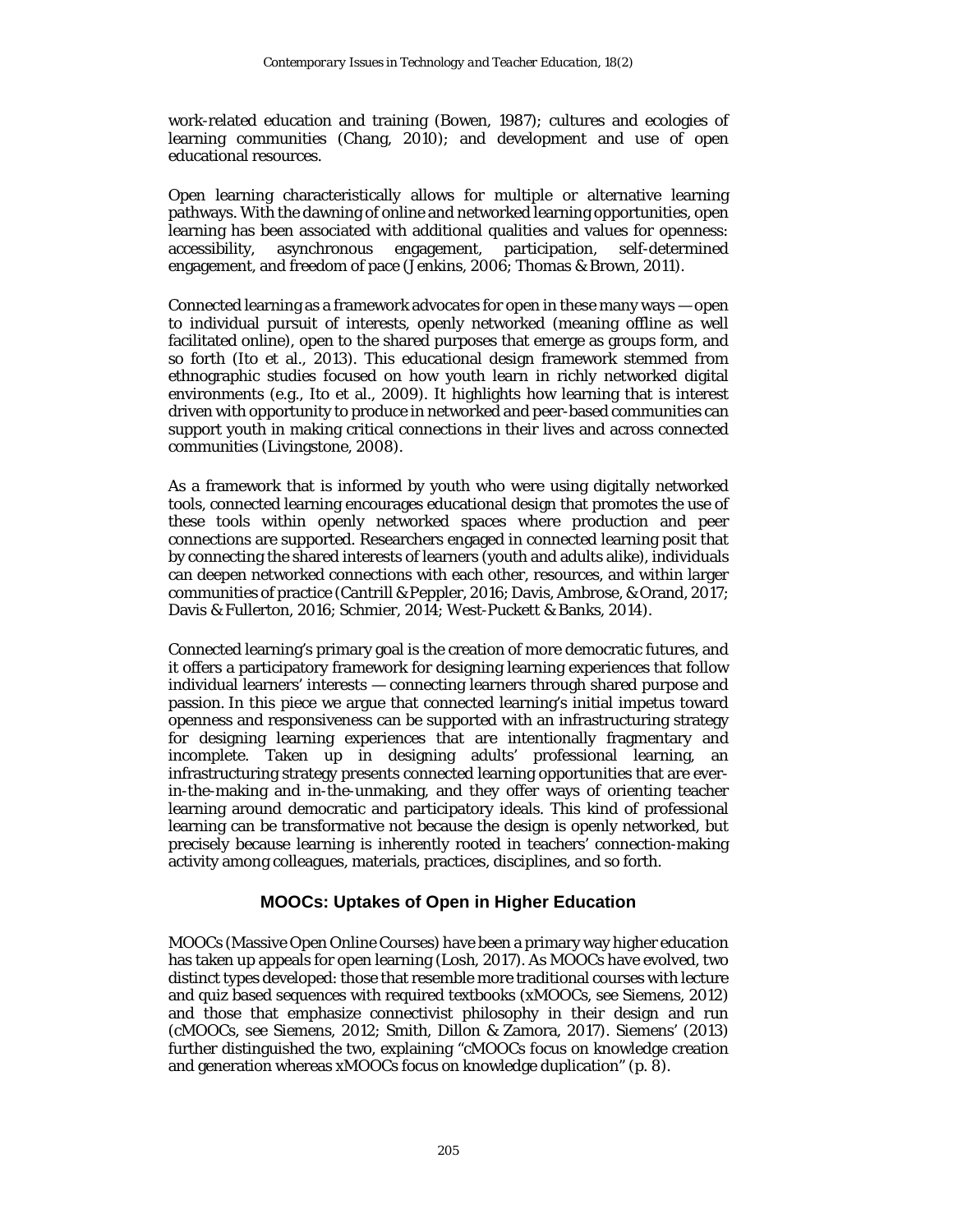In the xMOOC design, open often refers to an opening up of classrooms walls, via platforms such as Coursera and EdX, so that more learners can access traditional university instruction that flows from experts to novices (Glance, Forsey, & Riley, 2013; Kolowich & Newman, 2013) and is evaluated via automated quizzes and peer-reviewed assignments (Guzdial, as cited by Bali, 2014). In the cMOOC model, however, open signals an opening up of meaning-making pathways, as knowledge is cogenerated and moves laterally among participants and is in a constant state of becoming.

The organizers of cMOOCs operate as well-informed process hosts rather than authoritative content experts. Instead of using a learning management system (LMS) to deliver information and assignments, they promote connectivity and provide a repository for participant work (Bali, Crawford, Jessen, Signorelli, & Zamora 2015).

#### **Ethical Concerns of Open and MOOC/cMOOC Critiques**

Despite the learning possibilities enabled through an ideology of connectivity and the digital technologies that support collaboration over time and space, critiques of openness and open learning point to the ways that open culture can stand in for dominant culture, erasing culturally specific ways of knowledge-making and further perpetuating social inequities.

For example, Christen-Withey (2014a, b) argued that open can be a violence, as it treats cultural information as disembodied data without regard to its originators' purpose, audience, and context. She pointed to indigenous practices of covering the eyes of the recently deceased, noting that family and community members may not have the ability to control how images of their loved ones are shared and circulated on an open web during a period of mourning. Thus, she called for varied access models that allow electronic communities to negotiate their openness, arguing that closed or temporarily closed are ways of doing open, as these are points on a continuum, not binary opposites.

Similarly, Shah (in Worth, 2015) raised questions about the amorphous nature of open learning: "What are we opening, whose cause is it serving, and what are the longer and historical implications of building open systems?" He posited that the idea of the closed university is a fiction propagated by those who were losing power from the diversification of public universities, a fake crisis that could be solved through the creation of open, online learning opportunities. Open, he argued, can be more easily monitored, and surveilled and can minimize the public university's democratizing function (see also Shah, 2017).

Critiques of open learning extend to MOOCs as well, because open online courses and collaborations are particularly susceptible to commodification and the privileging of corporate interests over the needs of the learners they are meant to serve. Weller (2014a, b) characterized the melancholia open learning advocates feel about the movement of MOOCs from the periphery to the center attention a move evidenced by the proliferation of articles about MOOCs in *The Chronicle of Higher Education.* He pointed to the ways educational corporations have clamored for a share in the market, treating learners like customers whose buying power is their greatest asset.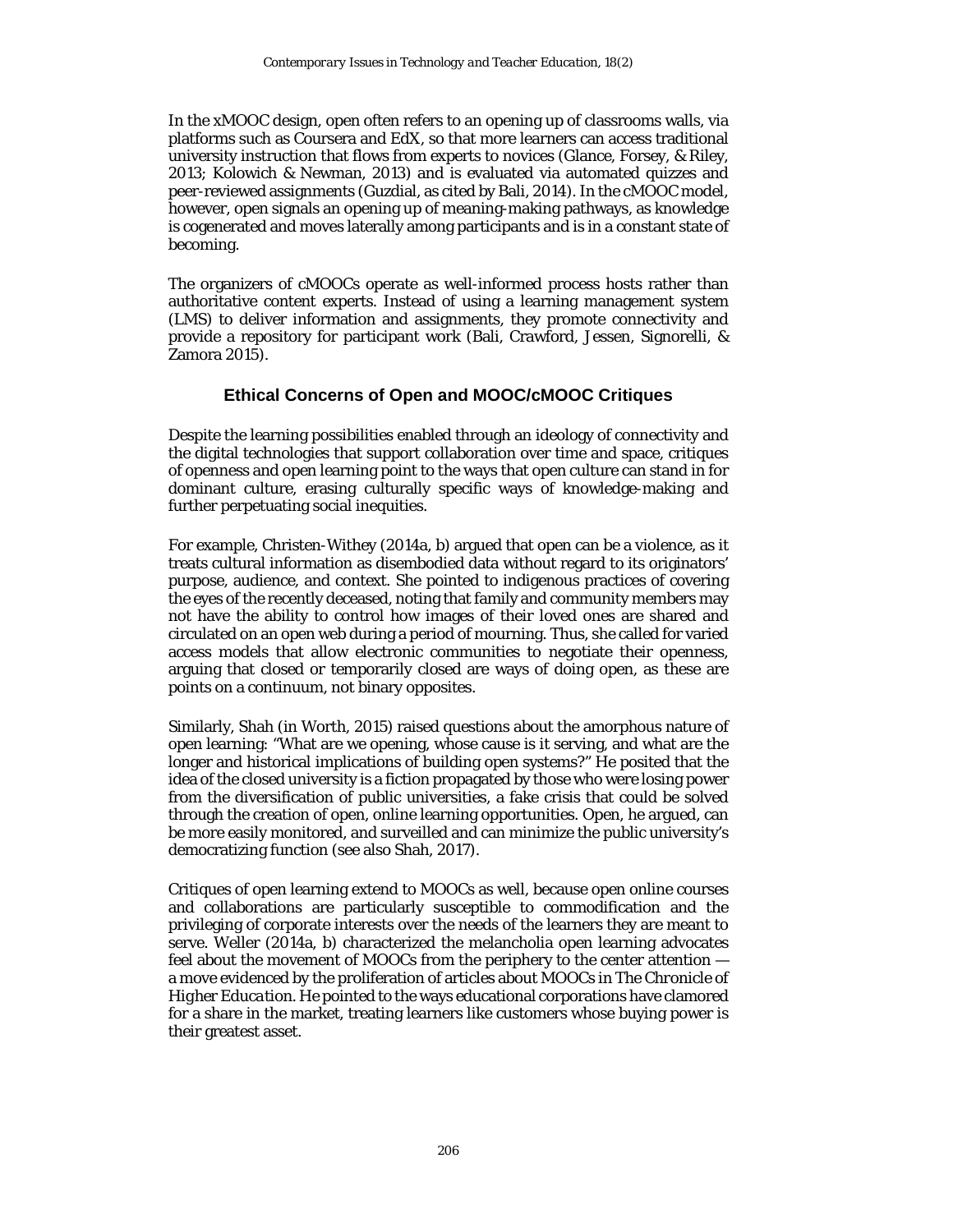### **The National Writing Project's cMOOC**

Drawing on a 44-year history of teachers teaching teachers to educate and empower the profession (Lieberman & Wood, 2003), the National Writing Project's foray into the world of cMOOCs in the creation of the CLMOOC (see Zamora, 2017), foregrounded NWP core teacher leadership principles of designing teacher development of learning alongside each other as colleagues and pursuing inquiries rather than predetermined outcomes (Lieberman & Friedrich, 2010).

Conceptualized as a "curriculum\*-in-the-making" (Roth, 2013), participantfacilitators used the connected learning framework, including the design principle openly networked, to engage participating teachers in the learning principles of following their own interest-powered lines of inquiry and finding shared purpose with others. These activities engaged a broad and diverse international group of teachers-as-makers in a remix as professional learning practice, refusing notions of learning that are reproductive, static, hierarchical (Smith et al., 2016; see also Gursakal & Bozkurt, 2017).

Over the course of 4-6 weeks each summer from 2013-2017, CLMOOC activity was prompted by iterative "makes" organized into Make Cycles. Make Cycles began with an invitational prompt to make within a theme such as "make a meme," "hack your writing," or "create a five-image story." These prompts were sent via a broadcasted newsletter, alongside examples (or mentor texts, as many CLMOOC English teachers call them) and related tools and resources. Though the intention of the learning community was for teachers to learn more about the connected learning values and design and learning principles, Make Cycle prompts intentionally did not start with connected learning theory. Instead, taking up the connected learning design principle of production-centered learning, they supported theorizing of connected learning through a process of making, sharing, and reflecting.

In an invitation published in the *English Journal* to encourage teachers to participate in CLMOOC, Sansing (2014) emphasized these attributes of play, maker practices, risk-taking, and invention as premier reasons teachers would be interested in engaging in this cMOOC (see also Foote, 2013, and Wohlwend, Buchholz, & Medina, 2017, who made similar appeals).

Make Cycles were designed to be open-ended invitations to make, compose, play, learn, and connect. Participants could choose to enter into a cycle at any point, coming in and out as per interests and availability, as Make Cycles were designed to be open and iterative rather than sequential. They also could participate by posting and conversing through any platform they desired. In 2013, a Google+ Community was established, as was the #clmooc hashtag on Twitter. In 2014, a Facebook Group was started by a participant, as was a Flickr following. From 2013- 2015, participants could also have their personal blog posts added to a central blog feed. In these ways, the boundaries regarding where participation could take place were intentionally designed to be open and networked.

Facilitation roles were dynamic in CLMOOC, as everyone was first and foremost a participant; the team of NWP teacher leaders working on the initial design were asked to take on facilitation roles in the design and prototyping phases, and then others were encouraged to do so through self-sponsored activity throughout the Make Cycles. By 2015, teams from local writing project sites, as well as educators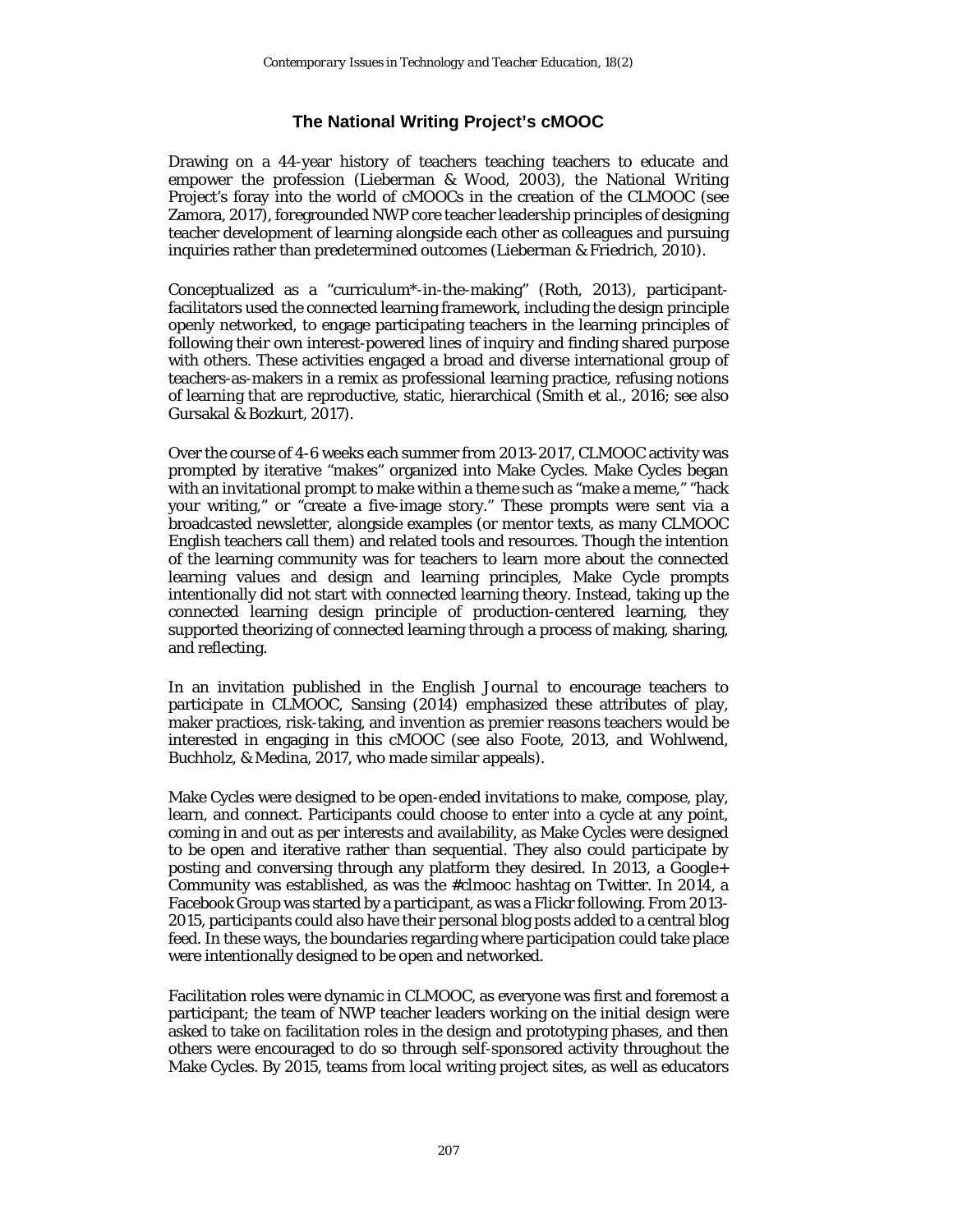from partner organizations such as the National Park Service and KQED Education, took turns facilitating Make Cycles in CLMOOC.

The CLMOOC continues to this day outside of the National Writing Project's guidance and facilitated by volunteer CLMOOC participants who continue with the initial impetus at [http://clmooc.com.](http://clmooc.com/) Thus, for our discussion, we consider a participant-facilitator as someone who makes facilitative moves, not someone who was designated with a particular, permanent title or status.

At the end of the first CLMOOC in 2013, participants who had taken up facilitative roles at various times collaboratively created an interactive guide for "Making a MOOC: What We Learned in #CLMOOC," which detailed the structures for participation that had developed over the summer. From 2013 to the present (2018), these participation structures have been formalized as malleable components and flexible events within each Make Cycle. Descriptions of these written by these early participant-designers are available in the interactive Figure 1.





*https://www.thinglink.com/scene/478703868385951744?buttonSource=viewLi mits)*

In previous research that focused on the ways CLMOOC participants composed multimodal and multimediated artifacts, collaborated and iterated across online spaces, and distributed their writing across differing digital platforms (see Smith et al., 2016; [http://www.mdpi.com/2227-7102/6/1/12\)](http://www.mdpi.com/2227-7102/6/1/12). We documented how the "living curriculum" unfolded in unpredictable ways. This unpredictability was partially due to a common practice that emerged among participants — remix.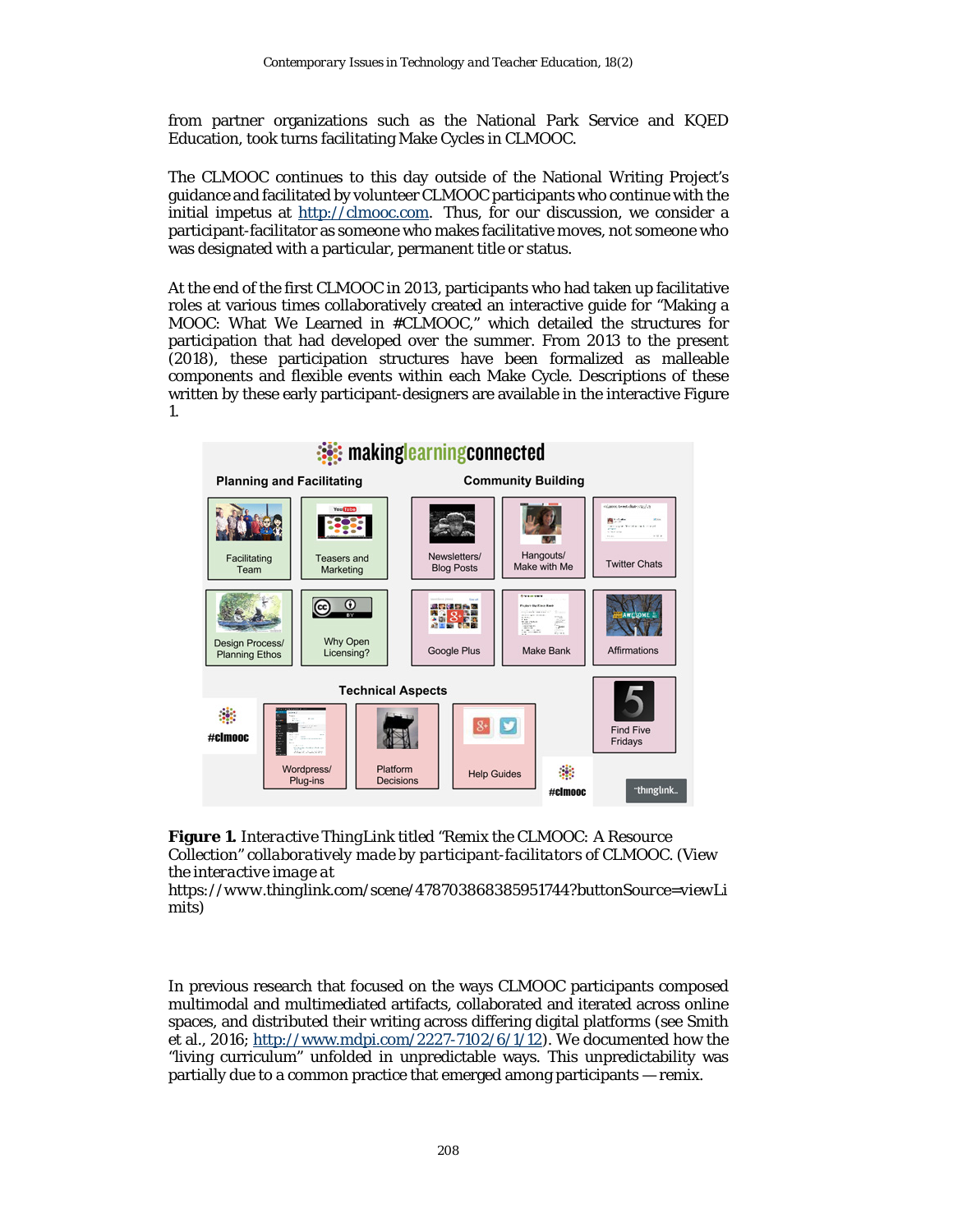Remix became apparent as a primary composition practice for learning, and it functioned to spur further writing, making, and relationship building as remixes burst and drifted across CLMOOC. As teachers leveraged CLMOOC participation structures for their own purposes and application to classroom teaching through remix, the goal to keep CLMOOC in-the-making was achieved. Remix was found as a practice of production and process of learning, and it exemplified networked participatory learning and promoted functional, critical, and rhetorical approaches (Selber, 2004) to educators' transliteracies (Stornaiuolo, Smith, & Phillips, 2017).

#### **Addressing Issues of Open in Participatory Design: A Need for Infrastructuring**

Although the name has remained over 5 years, the moniker of MOOC never sat easily with the initial participant-designers or many of the participants since and became a site of early remixing. The "C" for course was purposely rewritten to emphasize certain inherent values, that is, that CLMOOC is a collaboration and not a course. The "O" in online was reconceptualized to highlight work that happens both on- and offline in hybrid ways, connecting to a range of local and distributed communities of practice.

The "O" for open in MOOC was essentially the only term that participant-designers held in high regard as they imagined the possibility of designing for emergence and responsiveness rather than predetermined outcomes. CLMOOC was also largely influenced by other connectivist, open, online opportunities in the larger field of cMOOCs, such as #change11, #etmooc, #DS106, #rhizo, which all embraced a social way of learning while questioning its commodification.

From our continued engagement with CLMOOC data, we have come to realize, however, that open is not enough. As design principles, open and participatory failed to push the CLMOOC far enough in understanding professional learning as an ongoing negotiation that serves the individual and communal needs of learners.

Bjögvinsson et al.'s (2012) "infrastructuring strategies" can assist in pushing us beyond "open" and "participatory." Infrastructuring acknowledges both human and nonhuman actors (objects, technologies, materials, etc.) that are at play in the production of any event. Infrastructuring underscores the notion that events, in this case professional learning events, are always temporary organizations of materials, resources, peoples, and objects. They should be understood as fragmentary, contingent, and structured for possibility — continually open to being undone and redone by participants.

In fact, in-the-making and in-the-unmaking relationships between designers and users are renegotiated in this space. As *users* of objects become *makers* of objects, design is not a punctual event; rather, it emerges and unfolds over time and space.

Bjögvinsson et al. (2012) posited that traditional models of participatory design segment the design process in ways that separate designers or organizers from participants who field test and inform a redesign. Through infrastructuring, however, design can be understood as a mutually constitutive activity  $-$  a set of relationships that emerges among people and objects over time.

Infrastructuring, then, points attention to the intentional gaps designerparticipants leave in processes of participatory design. In the case of professional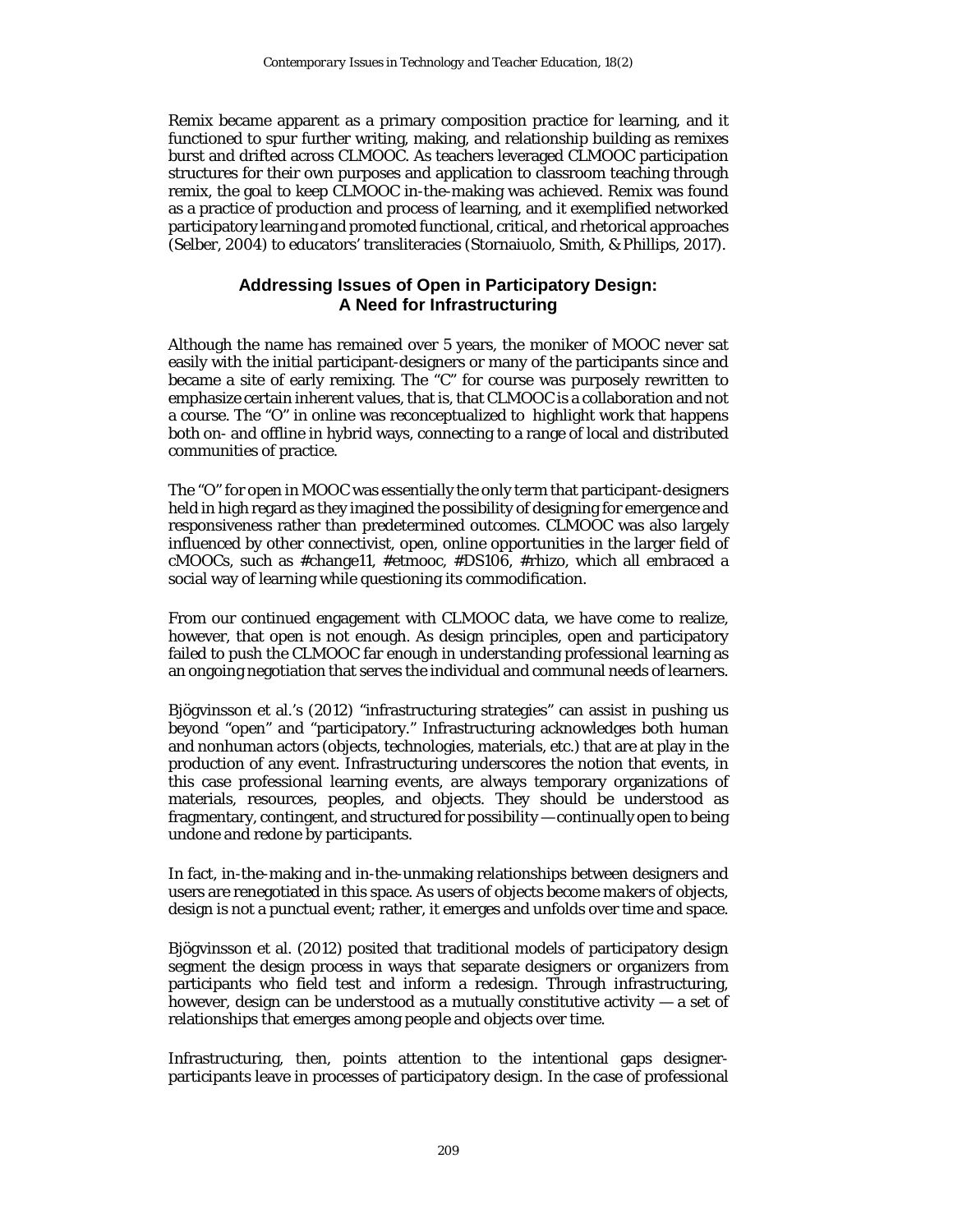learning, these gaps include the pedagogical decisions they leave undetermined and the ways they make room for a diversity of educators in the creation of objects or events. As such, Bjögvinsson et al. (2012) raised the following questions to guide thinking about designing for possibility:

- How do we bring participants into the object (in our case, CLMOOC as a professional learning event)?
- How do we make it malleable?
- How are the processes of infrastructuring made publicly/visible?
- How is it made open to controversies and contested experience?

The initial NWP educator-designers did use open participatory design (Grabill, 2001; Spinuzzi, 2005) as a heuristic for building a massive open online collaboration for those interested in learning about connected learning. Yet, by taking up infrastructuring for professional learning, educators can move beyond static notions of predetermined outcomes and fixed objects while supporting the emergent property of people, tools, texts, and events.

Infrastructuring prompts continuous involvement with all participants in the design and redesign of professional learning events. Perhaps most importantly, infrastructuring allows designer-participants to imagine open as a series of negotiated and contested material and interpersonal connections as opposed to a fixed state of being that is predetermined and preplanned in professional learning.

#### **Responsive Remix: Three Rounds of Inquiry**

In this critical case study, we engaged in three rounds of data collection and analysis guided by an ethic of responsive remix. In brief, first, we returned to a focal week in 2014 for which we had traced and coded data visually in a previous study focused on the relational practices of remix composing (Smith et al., 2016). We then, as a second round of data collection and analysis, sampled the development, diversification, and diffusement of facilitative practices over previous and subsequent iterations of CLMOOC from 2013-2017. As a third round of inquiry, we used remix methodology (Arola, 2017; Markham, 2013, 2017a) to create critical cases and remixed media artifacts in order to be responsive (Green, 2014) and pay homage to the CLMOOC community by utilizing its remix practices to introduce these artifacts in new research contexts. Our analysis revealed a subtle shift from facilitative practices intended to elicit fuller open participation to those grounded in creating flexible structures to support the remixing and development of new learning configurations, moves that gesture toward an infrastructuring strategy.

#### **Round 1: A Close Look at Facilitative Practices**

When we initially approached the distributed, growing number of teachers' posts and conversations across platforms in CLMOOC, our research questions were focused on how particular prompts and guidance from participant-facilitators played out across the community, and we focused on one Make Cycle themed as Make Five-Image Stories (see Smith et al., 2016, for further details). We chose this cycle because the data were most readily available and publicly visible across social media platforms at the time. Also, during the selected week, we had each participated peripherally in CLMOOC, but had not, ourselves, taken up participant-facilitator roles.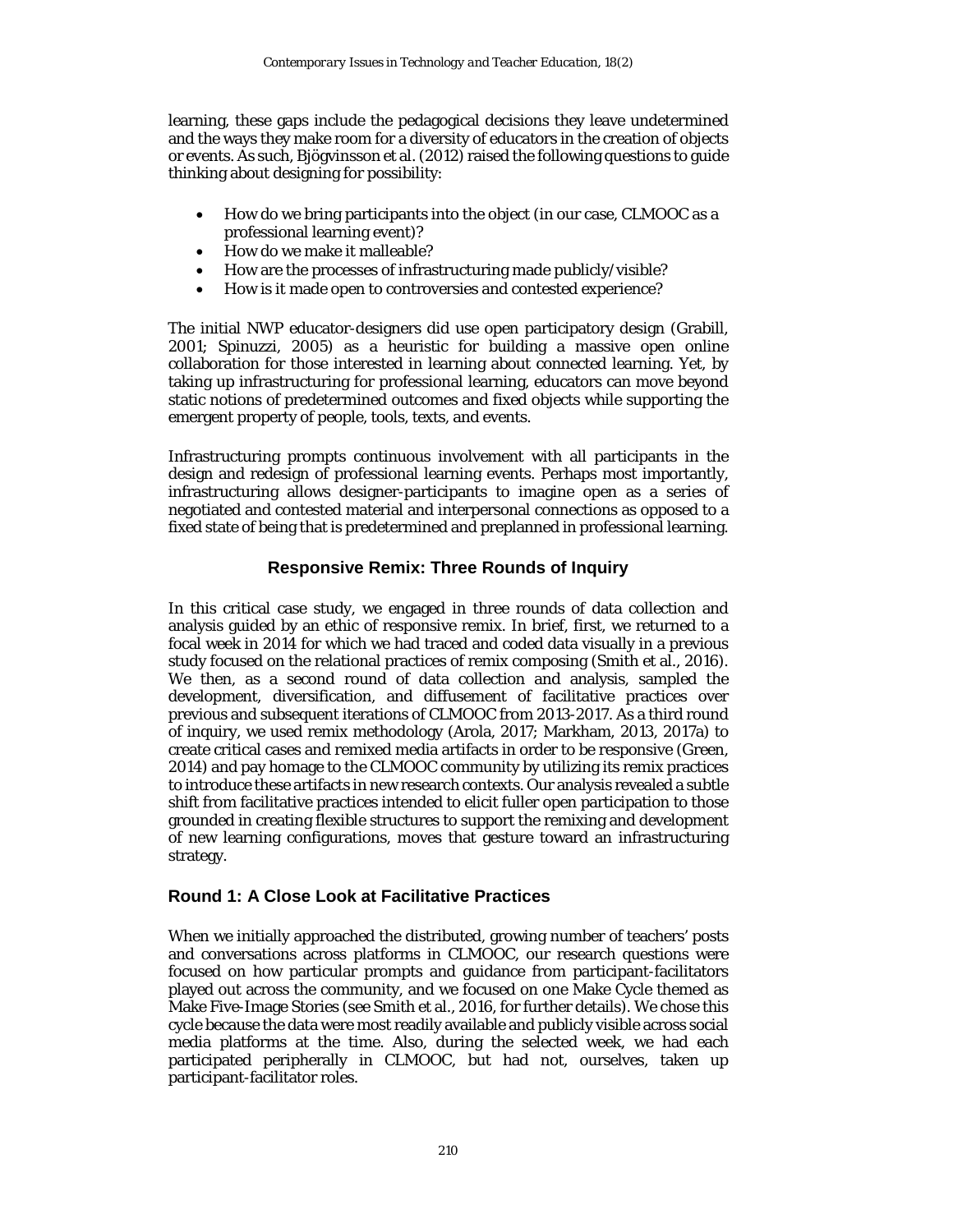This first round of data collection and analysis entailed culling 370 CLMOOC participant created artifacts or "makes," 333 conversations about connected learning and writing-as-making, and 1,441 social sharing and favoriting actions. These were drawn from links and posts from Twitter  $(n = 678)$ , a Google+ Community ( $n = 105$ ), a Facebook community ( $n = 19$ ), and self-selected blog posts that were fed to a communal repository  $(n=5)$ , as well as the CLMOOC Make Bank (*n* = 21; [https://clmoocmb.educatorinnovator.org\)](https://clmoocmb.educatorinnovator.org/).

Drawing on visual circulation analysis methods (Farman, 2012; Gries, 2013) and guided by a transliteracies methodology (Stornaiuolo et al., 2017), we used collaborative, interactive visual mapping software called MindMeister [\(https://www.mindmeister.com\)](https://www.mindmeister.com/) to log each make and conversation as entries and to analyze the relationships between the designed participant structures, facilitative moves, and participants' makes and posts.

The Mindmeister platform allowed us to engage in visual descriptive and attribute coding (Saldaña, 2013) of each entry on the interactive map (see Video 2). Each entry was logged for attributes including profile name, timestamp, and link to original post and coded with relevant visual icons as descriptive content and function — as they were explicitly identified by participants in posts, comment threads, and tweets, or interpreted by the team of researchers (which were noted as such).

**Video 2.** *Brief video of the interactive visual map of the logged and coded makes and conversations at multiple views. (https://www.youtube.com/embed/9PvdNuHM2XI?rel=0)*

Further details of Round 1 data collection and analysis are detailed in our previous work (Smith et al., 2016). In brief, this process allowed us to cull and view the 1,284 entries representing 1 week's worth of activity in CLMOOC at a glance categorically, relationally, and chronologically. We could also engage in multiple scalar views: We could view the activity as a whole, in chronological sequences of interaction at a proximal view, and via the interactive links, directly at the particular posts and artifacts (see Video 2).

#### **Round 2: Sampling the Development of Facilitation**

During CLMOOC 2013-2015, trace data were also produced in weekly open, publicly recorded Google Hangout design meetings with volunteer participants who were taking up participant-facilitator roles for each Make Cycle. These data included the videos, transcripts, and artifacts made during these planning sessions. In addition to participant structures, learning prompts, and repository management, these sessions captured the intentional participatory design and infrastructuring activity, including facilitative orientations and moves. In returning to our original research questions regarding how particular prompts and guidance from participant-facilitators played out across the community, we found it important to revisit these meetings in relation to the week's worth of activity from Round 1's collection and coding. Particularly, we revised activity coded as facilitative, including request for engagement (including help or discussions), shout-out/share, bless/thank/praise, and facilitation, which included the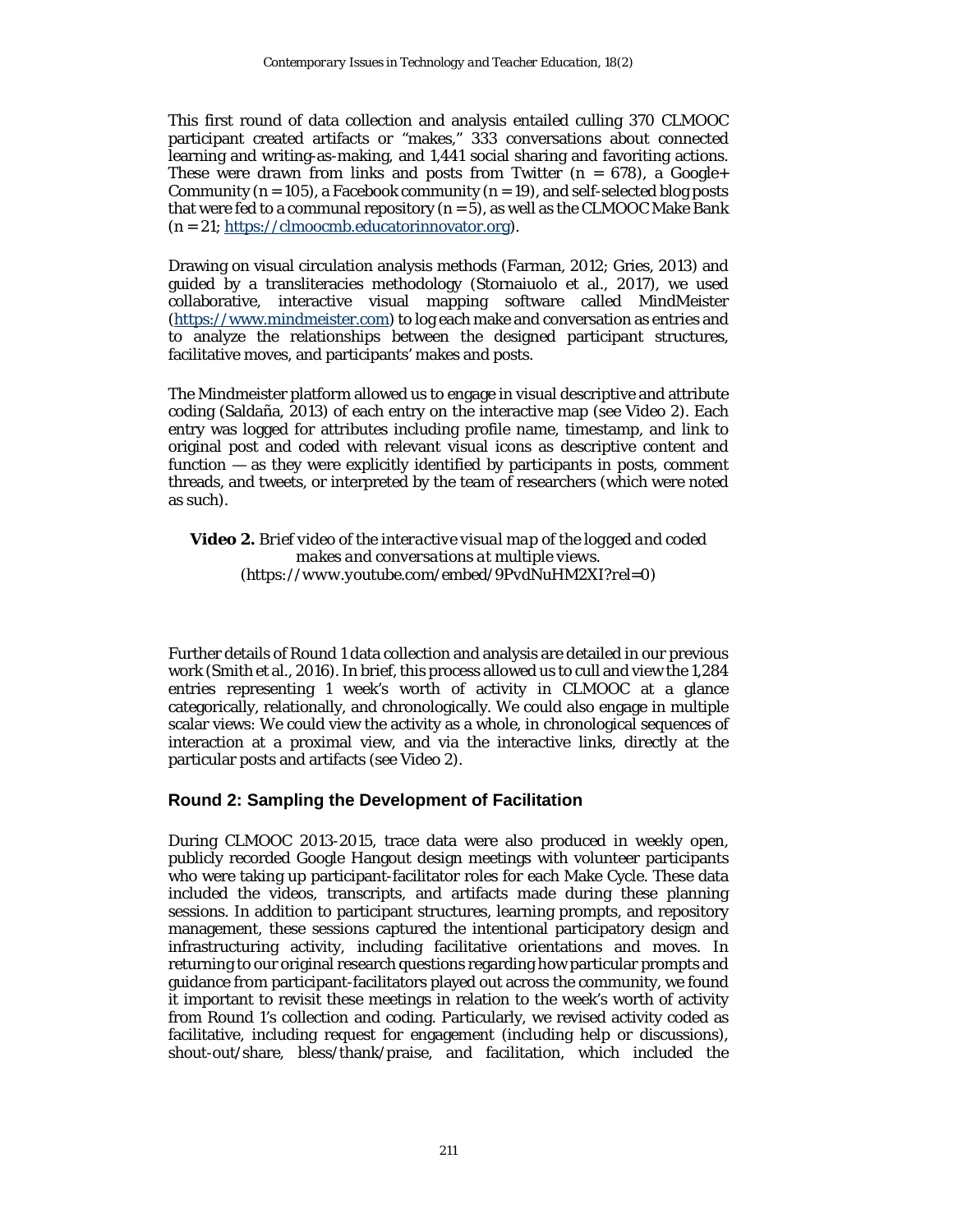subcodes invitation and affirmation (see Appendix A). We were also interested in how these moves played out in interactions during CLMOOC's run each year.

Using a remix sampling method that Markham (2017a) argued is a connective (or online) ethnographic tool that necessitates and demonstrates close contextual understanding of the group or community of interest, each researcher on our team returned to a different year of CLMOOC and sampled interactions and planning meetings. We returned to juxtapose these sampled snippets with the focal week's analysis in Round 1 and with each other. Guided by Arola's (2017) ethic of care for remix developed from American Indian thought, for each juxtaposed sample, we "consider[ed] the web of relations from which preexisting texts emerge and are rearticulated" (p. 282). This approach involved analyzing these relations for resonance and dissonance with the trends in facilitative moves we had identified (Stornaiuolo & Hall, 2014; Stornaiuolo et al., 2017).

#### **Round 3: Responsive Remix**

In a third round of inquiry, we more overtly engaged in remix as a connective ethnography method (Markham, 2013, 2017b) to create critical cases and remixed media artifacts. Researchers engaged in communities with whom they are studying, Green (2014) argued, must be responsive to the communities ways of interacting and being. Called a "double dutch methodology" from the jump rope game, she described the work of a participant-researcher as one who seeks to learn the timing and rhythms of the playing field and engages in alternate perspectival footings inspired by the activity with participants with whom they coproduce "contextually stylized and improvisational method[s]" (p. 158). Such work moves away from prescribed data collection and analysis approaches and toward exploratory, responsive methods that position participants and researchers in side-by-side relationships. We found this particularly important as participantresearchers in a community that foregrounded learning alongside and fluid roles.

As remix was found to be at the heart of interaction in CLMOOC in our previous research (Smith et al., 2016), we engaged in multiple experimental remixes, engaging Markham's (2013) five modes of qualitative remix inquiry of playing, borrowing, interrogating, moving, and generating. Some of these remixes are found in this article, while others were essential in our sense-making of our findings but lay on the proverbial cutting room floor. Still others were set loose within the CLMOOC community for their comment and response —checking to see if they were resonant with the community.

For those we have included here, we connected (again) with participants to ask how they would like to be named, cited, and recognized in the writing of this article. We have approached the work this way to honor participants' rights to be connected to the work they produced as "amateur artists" of the internet (Bruckman, 2002). Participants either requested to have their online identities remain connected to their professional learning artifacts by using their first names or indicated they would like a pseudonym. In such cases, following Bruckman's continuum for reporting internet research, we used a "moderate disguise" of their work by additionally altering the wording of quotations and avoiding the use of searchable images of their makes and, instead, remixed these images into collages or videos.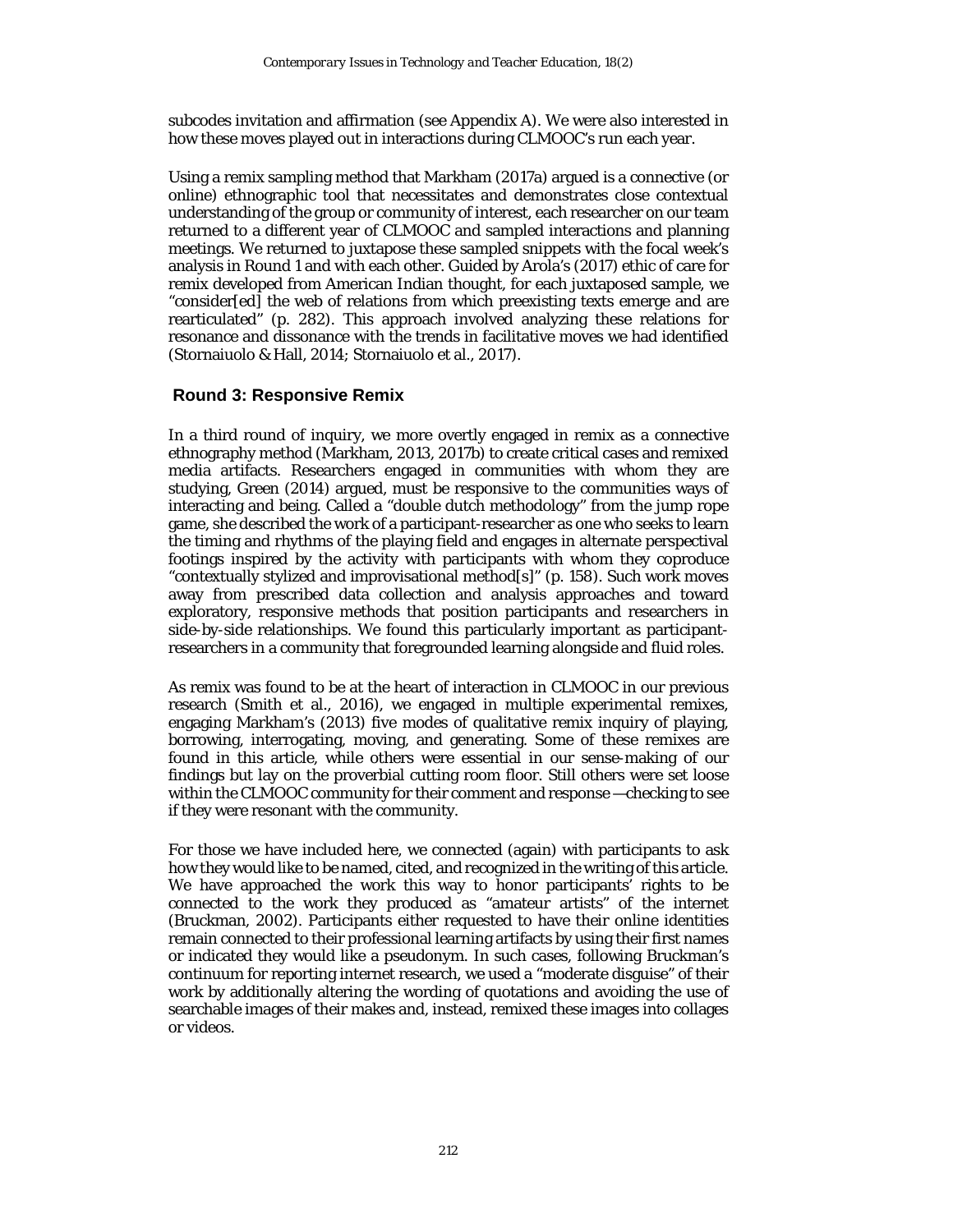### **Findings**

Our experiences participating, designing, and facilitating within CLMOOC have led us to question open as a category or a fixed point of reference for transformative professional learning for educators; instead, we have come to view open as a set of relationships between participants, tools, ideologies, and artifacts that can emerge through participatory design of professional development experiences. Following Grabill (2001) and Spinuzzi (2005), this paper reports the facilitative moves that set the conditions for an uptake of openness as participatory design in CLMOOC. It illustrates how CLMOOC used participatory design as an opening strategy to (a) promote ongoing iteration through making and remix practices that operate across sociomaterial domains and (b) enable reflexive collaboration to blur boundaries between participants and designers, affording the coconstruction of a shared space.

It then illustrates what emerged in these participatory conditions, from which participatory open design was necessary, yet not sufficient for reaching the transformative learning community goals. With this in mind, we set an agenda for an infrastructuring strategy toward connection.

#### **Participatory for Open**

How did CLMOOC respond to notions of open learning? While structures emerged that supported different types of connectivity, we found that particular kinds of facilitative moves were essential for encouraging shared responsibility for codesigning an event-in-the-making. To encourage playful interaction with and continued interrogation of Make Cycles, participant-facilitators and participants themselves continually and intentionally encouraged their coparticipants to engage and also to facilitate the cMOOC.

Traditional logics of professional development (a) operate on the principle that outside facilitators know best what an educator needs and how to meet those needs, (b) expect teachers to produce particular kinds of evidence of their engagement in a curriculum, and (c) work to keep experts and novices in their respective locations of power. The fluid facilitative roles and ongoing facilitation moves in CLMOOC, we found, were essential to working against the histories and traditional norms of professional development, which passively subvert an open ethos.

Five variations of fluid facilitative moves emerged in our data: inviting for diversified participation, affirming for reciprocal engagement, fracturing professional identities, coaching toward imperfection, and curating relational infrastructures. In an attempt to alleviate fellow participants' fears about participating in CLMOOC in the right or in the wrong ways, participants used a facilitative move of inviting for diversified participation, a move that acknowledges personal and professional demands for educators' time and attention, authorizes varying types and intensities of participation, and asks them to develop personal measures of performance for themselves and for the collective.

Affirming for reciprocal engagement involves recognizing a diversity of responses to those invitations in a way that surfaces additional connective threads and constellated possibilities for continued connection. Fracturing professional identities is a move that seeks to intentionally divest and redistribute power in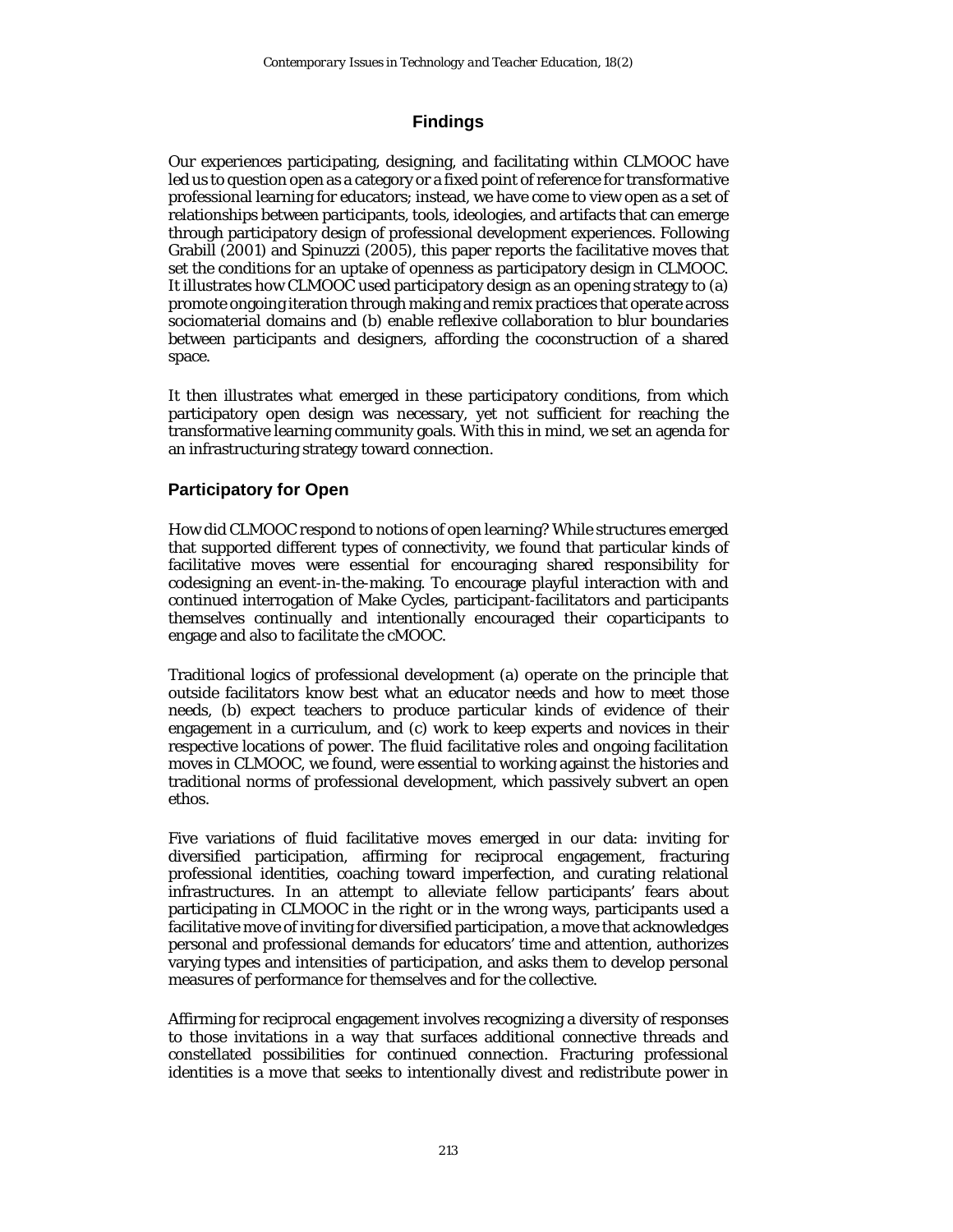service of building more horizontal networking and knotworking (Fraiburg, 2010; Ingold, 2015; West-Puckett, Flinchbaugh, & Herrmann, 2015) opportunities in an open learning community.

Our example of fracturing, however, shows that such moves can be both liberating and disorienting for educators. While fracturing expunged singular notions of expertise in CLMOOC, distributed and decentralized collective knowledge-making infrastructuring tactics were needed to fill that void. Thus, both coaching toward imperfection and curating relational infrastructures evolved as necessary infrastructuring practices. These intentional facilitative moves intentionally preserved the space of the void left by the erasure of expertise *and* provided connective structures for participants to surface their personal and connected learning pathways.

Each of these professional learning facilitation moves exists on a continuum that moves from open and participatory learning to relational and connected learning. While inviting and affirming are essential practices to support the emergence of open online communities, coaching toward imperfection and curating relational infrastructures are facilitative practices that can be taken up as part of systematic infrastruring strategies. Both coaching toward imperfection and curating relational infrastructures offer flexible, visible, connective structures that educators can use to develop divergent relationships and practices with other educators, with unfamiliar composing technologies and with more open-ended aims of professional learning.



**Figure 2.** *Continuum of facilitative moves from open and participatory to relational and connecting.*

*Inviting for Diversified Participation.* Using a connected learning frame, participant-facilitators actively worked to invite all participants to explore their own personal and professional interests and commitments and to ally with others who shared those interests. These invitations affirmed that any level of participation was perfectly acceptable, working to lift some of the burden educators may feel about engaging or not engaging what is deemed to be "correctly" in a cMOOC experience.

Inviting for diversified participation pushed participants to extend and strengthen their connections both internally and externally, to make new connections with texts, technologies, ideas, processes, and people, and to leverage the massive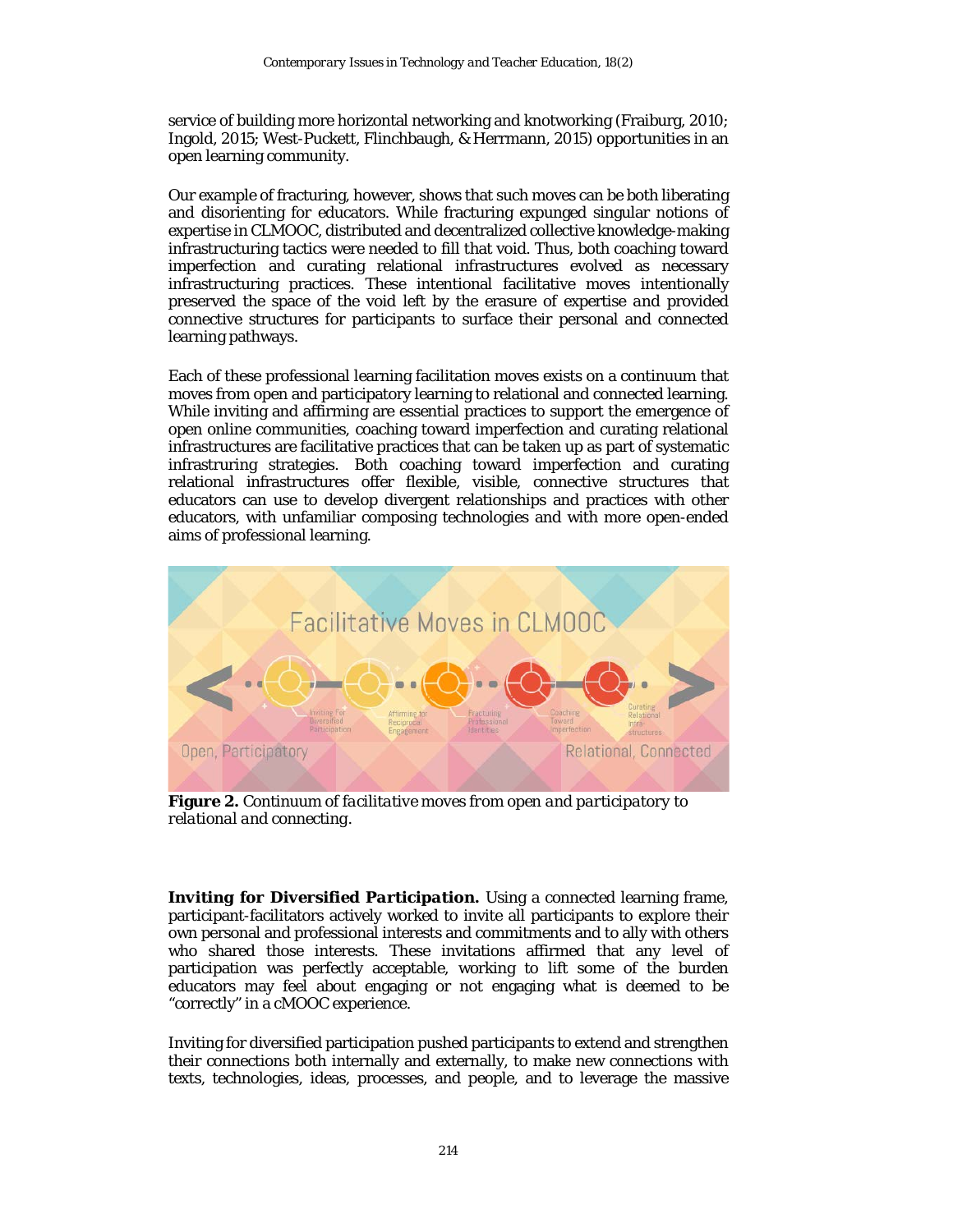potential of the open web. Participants likewise engaged in these invitational facilitative moves. In the focal week of study, our analysis of the remix modalities revealed 20 invitations to join in the week's Make Cycle invitation, 13 of which were issued by participant-facilitators and seven of which originated from the participants themselves.

Over the course of the week, these invitations reverberated through the CLMOOC's platforms of Google+ and Twitter in the form of 11 Google+ stars and eight Google+ reshares, as well as 18 Twitter stars (now hearts) and 26 Twitter retweets. In total, 63 invitations to join CLMOOC's formal and informal events were recirculated in the community by CLMOOC participants. These invitations were distributed and redistributed from multiple channels to create a cacophony of calls to participate, which echoed across platforms over the course of the focal week.

The facilitative practice of inviting for diversified participation emerged in 2013. It was explicitly discussed in design meetings and surfaced in newsletters written by participant-facilitators. For instance, over the course of CLMOOC, visible participation waxed and waned as participants often dropped in for a week and produced intensely or casually commented every other week on a post or were inspired to make when an invitational newsletter grabbed their attention.

A participant-facilitator Joe, drafted an open newsletter message of encouragement that worked to honor the pace and intensity of all contributions, even acknowledging the contributions of lurkers, participants who were watching the cMOOC unfold without ever posting, commenting, or resharing:

This is just a note to say that your participation so far has been perfect!

If you've lurked, that's perfect! You are learning while you lurk, waiting to jump in.

If you've been posting like mad, you've been leading and making our community more inviting! If you've been hot and cold in #clmooc, posting in fits of productivity and disappearing for a while, that's great. You have kids to feed, dogs to walk, and laundry that doesn't fold itself, after all. We get it. Even when you're catching up on your beauty sleep, you help make #clmooc massive! Regardless of how you've participated, consider yourself caught up and ready for your next (or first) creative act in #clmooc. You're ripe for your next (or first) connection.

This message reminded all of those with some connection to CLMOOC, even the most tangential connection, that participation did not have to follow anyone else's metrics, expectations, or pacing.

Invitations to participate in diversified ways continued over the years to authorize varying types and intensities of participation and to acknowledge personal and professional demands for educators' time and attention. These facilitative moves included invitations to make in collaborative and parallel ways with CLMOOC by participants who had not taken up any formal facilitation role.

Such invitations contributed further diversified ways to participate in CLMOOC. For instance, in 2014, a participant, Scott, posted in the CLMOOC G+ community: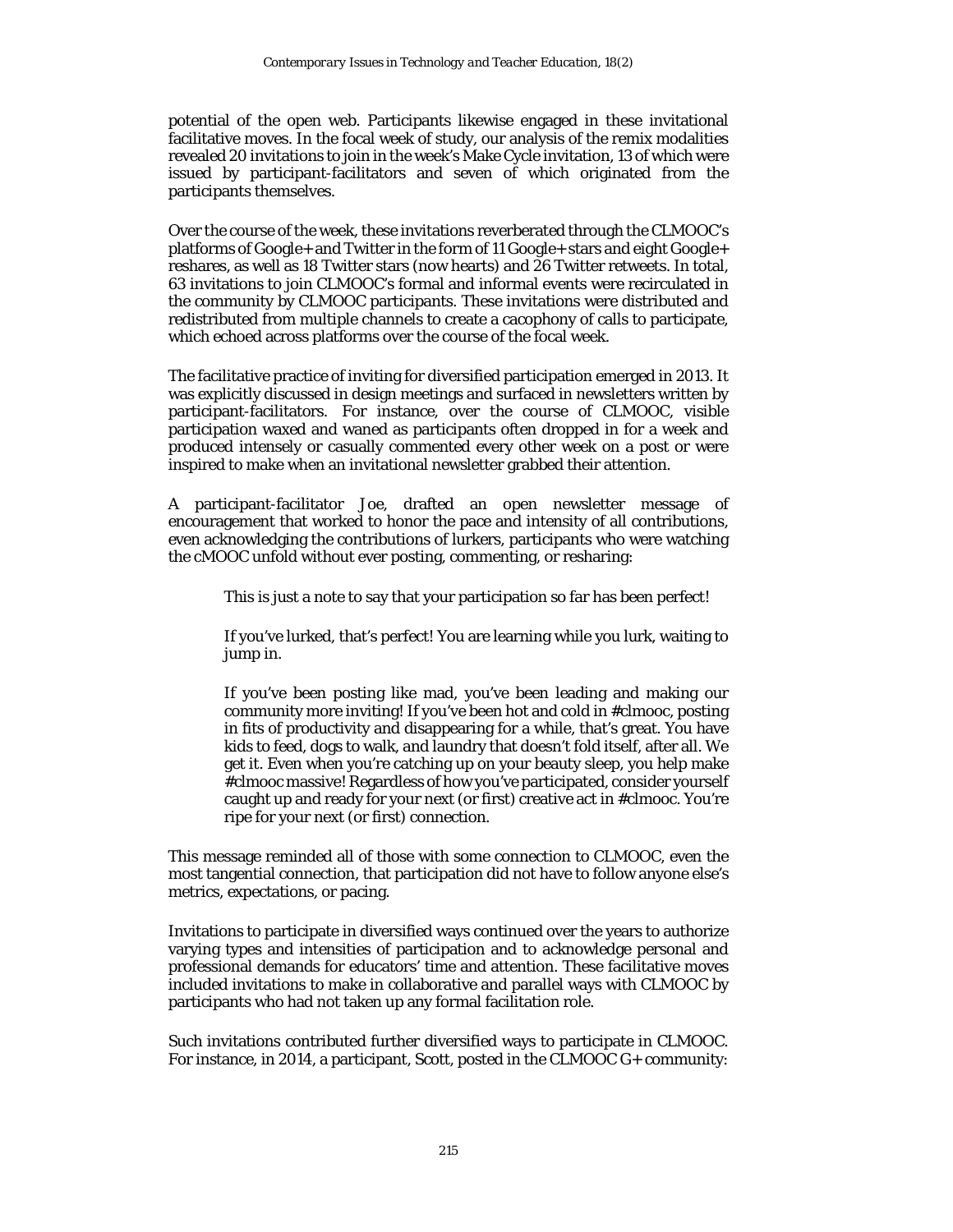Hey #clmooc-ers. Much gratitude for all of the game/sightseeing suggestions. You're such a generous bunch. I love it. Here's one last game, if you care to play. In lieu of the #25wordstory conversation, write a #15wordstory for the image. I did mine in PicMonkey, but feel free to just reply to the post. If you want to try PicMonkey, you can find brief directions by going to tinyurl.com/learningful. Then look at the doc, "The Learningful Challenge, part 2." You can also find the image in that folder, so you can drag it into your drive and open with PicMonkey. Thanks all.

Although no one directly commented on his invitational post, within the next 24 hours across the G+ community and on Twitter, 10 remixes of the image were posted with the #15wordstory hashtag referencing Scott's invitation. Video 3 shows these remixes in the order they were posted in the community. Serendipitously, a new story unfolded across the individual posts. In these many instantiations of invitations, participants — those who had taken up formal participant-facilitator roles for this Make Cycle and those who had not — worked to lay not just a low bar of entry (something explicitly discussed in the designing meetings), but also an openly flexible door frame around what it meant to participate in CLMOOC.

**Video 3.** *Ten #15wordstory remixes responding to participant Scott's invitation. (https://www.youtube.com/embed/TJCbGNb68mM?rel=0)*

*Affirming for Reciprocal Engagement.* In addition to invitation, over the course of the focal week of the Make Cycle in 2014, 26 different participants engaged in 281 other types of facilitative moves that made plain the ways coparticipants could engage structures and connect with others. These facilitative moves included sharing or resharing information about synchronous events; recognizing, thanking and/or appreciating others; and publicizing announcements or invitations (se[e Appendix A\)](#page-27-0).

In 2015, a CLMOOC participant-facilitator Terry made more visible the practices that were being used to extend reciprocity in the community via connection and affirmation. He took screenshots of posts and related comments, using digital annotations such as arrows and comment bubbles, describing what facilitative moves he was seeing in the comments, and noticing when questions were asked and what responses were given, as well as the ways that responses were approached, that is, playfully, empathetically, inquisitively, and so forth.

Based then on this descriptive analysis, he began to shift his annotations into ones that suggested facilitation recommendations, commenting when he noticed responses that seem to build connections between participants and best affirm their engagement. He also highlighted places where connections might have been less effective or altogether missed and even prompted questions about what else might have been done to support participation. Finally, he gathered his own list and linked to lists that others had created that described facilitation strategies, foregrounding the role of affirmation in these practices.

**Video 4.** *Researcher remix of Terry's documentation of affirmation and reciprocity in CLMOOC. (https://www.youtube.com/embed/pdMmRfc4Vak?rel=0)*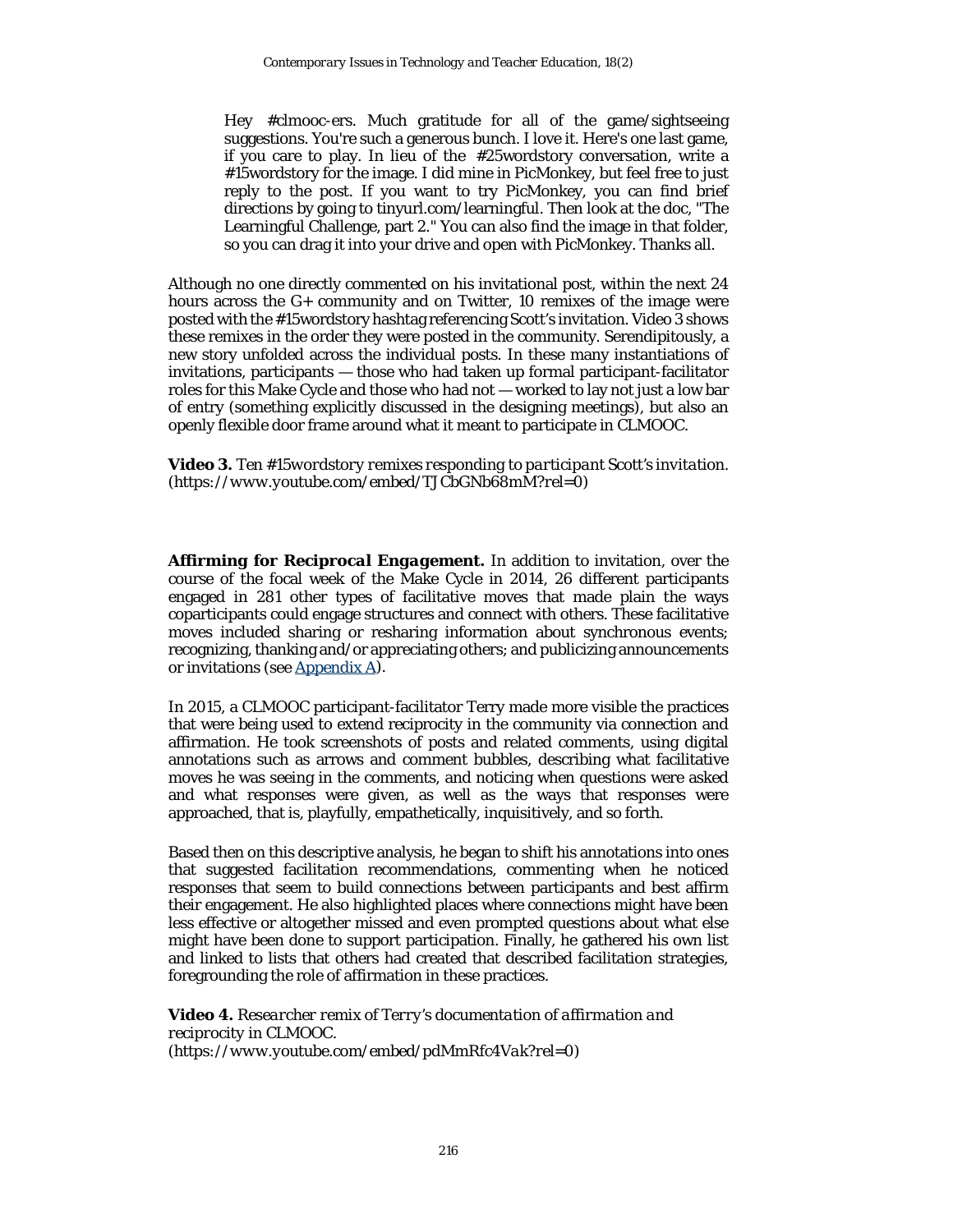While CLMOOC participant-facilitators and participants encouraged and invited making and sharing to be a primary means of learning, they acknowledged that the burden of production might be too heavy for some. CLMOOC participantfacilitators resisted establishing primacy for any particular form of participation. They worked to affirm the right to silence, to privacy, and to self-determination in the CLMOOC community, respecting that there might be many good reasons to observe quietly in this public space, noticing the dynamics and textures of this instantiation of open learning, calculating risks, and treading carefully as open can mean open to some individuals and not others.

The facilitative move here both acknowledges the fear of public failure that educators can and do bring with them to open online connected learning communities (West-Puckett, 2017) and helps educators to connect with others who can share learning pathways as well as the burdens of production, distribution, and possible or perceived failure.

In a study of distribution of facilitation in three cMOOC's, which included CLMOOC network analytics as a case, Gursakal and Bozkurt (2017) likewise found that facilitative moves were widely distributed across CLMOOC, and those — like Terry — who make more facilitative moves (called "gatekeepers" in their study), were catalysts rather than inhibitors for furthering the learning and interaction in CLMOOC. They, too, found affirming engagement for reciprocity to be critical in keeping the learning ecology open and generative:

Gatekeepers' behaviour in mutual interactions, in other words the degree of reciprocity, determines whether a gatekeeper would be a catalyst or inhibitor in a learning network, which naturally determines the structure of any network, or climate of any learning ecology. (p. 86)

#### **A Case for Infrastructuring**

Despite the prevalence of invitational and affirmational moves, in 2015 participant-facilitators were concerned that CLMOOC was failing at the pursuit of educational equity for educators, engaging only those teachers who were already connected to and engaging in open, web-enabled professional development communities. The invitations to make, to play, to share, and to reflect, they feared, spoke to those who were already there, as opposed to those teachers who were either outside or lurking on the fringes of the CLMOOC community. To directly target marginalized educators whom cMOOC facilitators feared lacked "access to specialized, interest-driven and personalized [professional] learning" (Connected Learning Alliance, 2016), participant-facilitators designed the inaugural Make Cycle of 2015 in the form of an invitation that asked participants to unmake an introduction.

Drawing on Ahmed's (2014) critical analysis of the act of invitation, as well as the growing sentiment expressed in Chachra's (2015) "Why I'm Not a Maker," one that characterizes *making* as a masculinist and commodified activity that precludes feminist methods of nurturing and sharing, Make Cycle participant-facilitators Lacy and Stephanie invited participants to consider the power dynamics inherent in making and in invitations to make: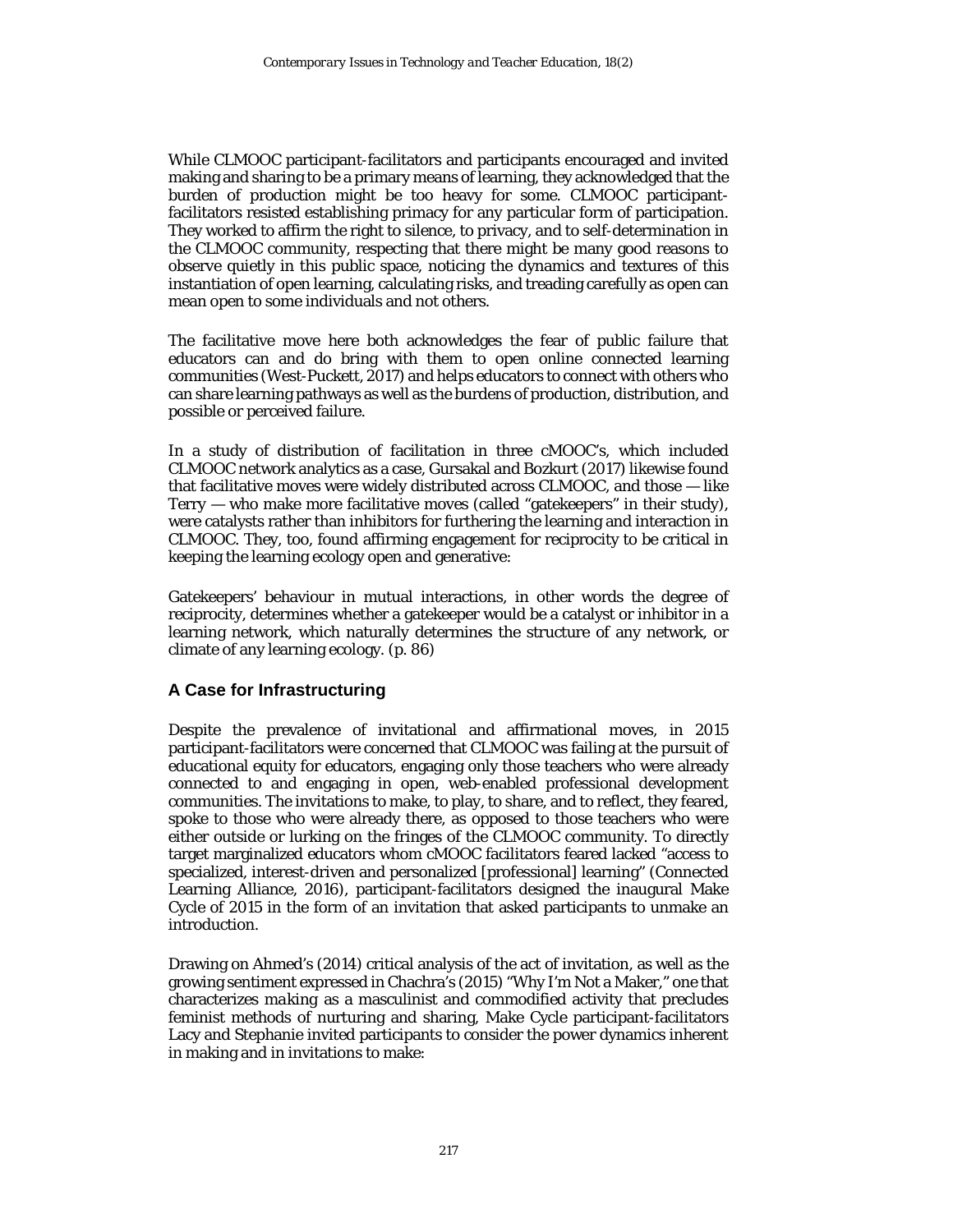We see our invitations as already marking particular boundaries and relations, setting us up as hosts or guests, and these are boundaries we'd like to intentionally shatter, unmake, and remake in accordance with the Connected Learning principle of equity and full participation. Could shattering the parameters of our introductions help us to move more quickly beyond "you" and "us" to a space where equity and diversity are hallmarks of a shared 'we'?

In the introductory newsletter, the participant-facilitators invited educators to participate by disrupting the genre conventions of an introduction, hoping that such a disruption would move others into more visible participation in the community. Lacy and Stephane suspected that perhaps the genre of introductions might have previously functioned as an outing of educators who were or were not part of the connected, digitally savvy in-crowd, despite the invitations and affirmations from past participant-facilitators. To disrupt the power dynamics of "invitation," educators were encouraged to "smash" their existing understandings of introductions and performances of identity as teachers and learners.

The participant-facilitators suggested a host of tools participants could use to unmake an introduction  $-$  or an "untroduction"  $-$  including physical and digital photo cutting tools, collaborative Mad Lib generators, digital photo overwriting, manipulation, and glitching, as well as smashing, hacking, and remixing other random physical and digital objects. The artifacts that teachers produced over the week took up that invitation, as some teachers created media that symbolically cast off their professional titles and accolades, created intersectional personal and professional identities, and used playful name generators to create new fictional and discipline-associated introductions, as demonstrated in the remix video in Video 5.

**Video 5**. *Researcher remix video containing sections of the introductory newsletter and "untroduction" makes created and shared during the week by multiple participants and participant-facilitators. (https://www.youtube.com/embed/B3BFomFAbxM?rel=0)*

Despite the high volume of participation and many CLMOOC participants' critical engagement with the acts of unmaking introductions, some participants expressed annoyance by what they thought to be an esoteric and impractical 2015 inaugural Make Cycle. For example, in a blog post shared to the G+ community, Sidney, a frequent CLMOOC contributor over the years, mused on the differences between the French and the English meanings of hospitality. She noted that in the English etymology, hospitality lies not in the place but in the "receptive and open-minded" humans who make spaces into places. Sidney was interested in whether or not CLMOOC felt like a place others were comfortable inhabiting; thus, in response to the "Untro" invitation, she designed and shared on the Google+ CLMOOC community an anonymous Google Forms survey to gauge participants' feelings of comfort.

She discussed the results of the survey in the post. While 58.1% of the 34 respondents reported that they were "easy peasy totally comfortable" participating in the CLMOOC, 41.9% had some level of discomfort. In addition, the survey respondents provided some disparaging comments in response to Sidney's question, "What is one question you have for or about #CLMOOC?" The more censorious responses included the following: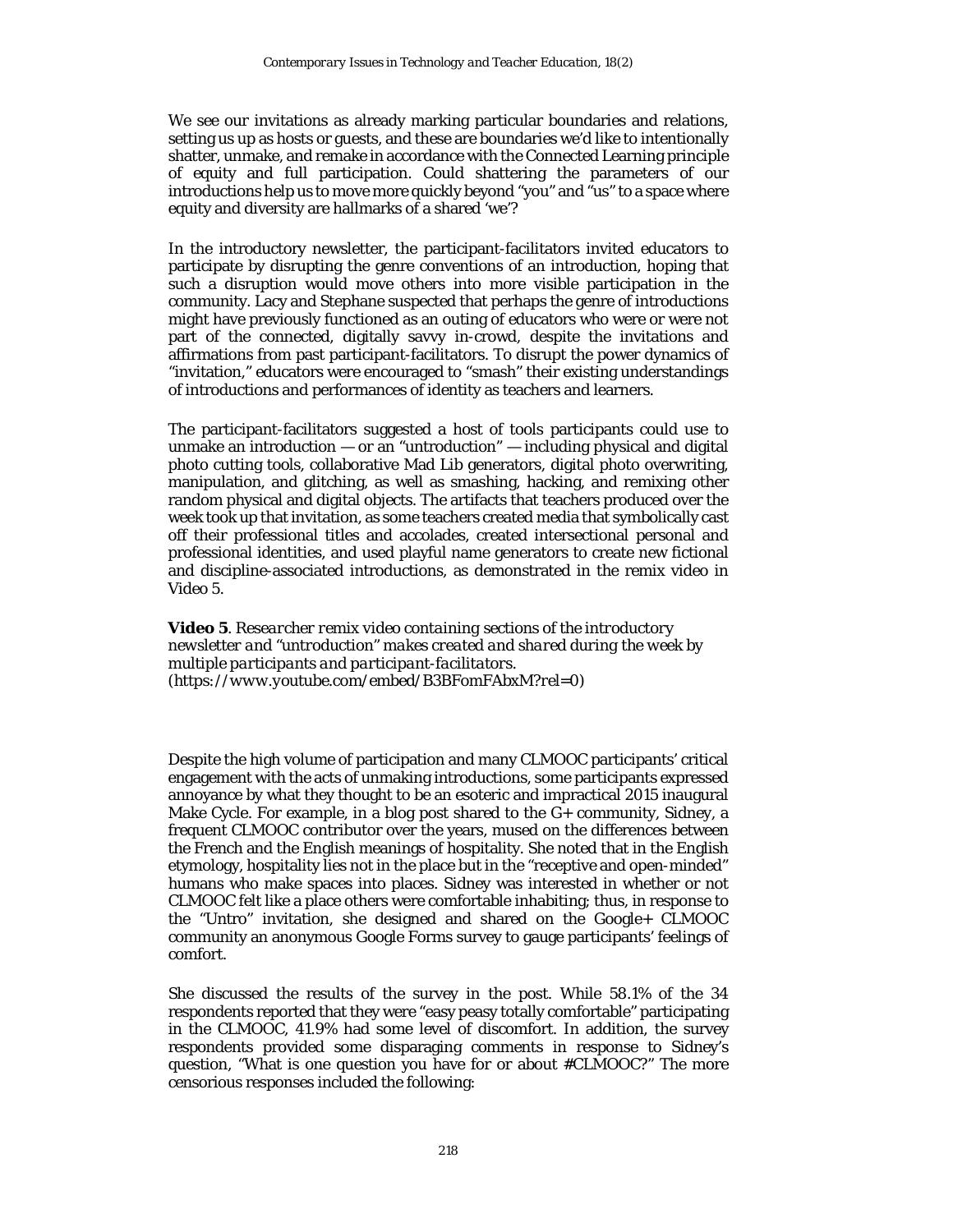"I do not see a purpose for the 'untro' and feel it is a wasted week. It is too deep, too complex. If you want new invitees to feel comfortable in this space, it had better start in an easy to understand manner..."

"Did anybody think about how this was going to work? ...the first make is ridiculous. I thought this was a community mooc, it's not."

"When are you going to stop dictating and start involving all of us in designing this?"

In an attempt to invite and channel more diverse participation into the main forums of CLMOOC, it seemed Make Cycle participant-facilitators had perhaps created additional barriers to engagement. In the same blog post, Sidney juxtaposed the participant-facilitators' invitational moves to the practices of discriminatory design. She wrote,

[Discriminatory design] is design that aims to manage people. Typically, it manages people who those in charge consider a nuisance. Discriminatory design uses barbs or stakes to deter homeless people from sitting, resting, or sleeping. It can also involve constructing different entrances into one building, one for the impoverished and another for the affluent…

Undoubtedly, the organizers of #CLMOOC are not intentionally employing discriminatory design.

However, in any situation where some are intrinsically entitled, like an online course, we should consider the design features that may unknowingly keep people from feeling safe, welcomed, and like they belong there. Similar to a frog in a frying pan on the stove who doesn't sense that the oil is getting hot until he's frying, all of us can become so wrapped up in our own experiences that we don't remember to think about how others may feel.

Are there barbs on our benches that we might not feel?

Sidney's blog post, including the comments from her survey, invited those issuing the invitations to play the role of guests and ask what might make them more comfortable and more willing to stay and fully inhabit the spaces of CLMOOC. While the Make Cycle participant-facilitators believed themselves to have been critical and reflective about the intended purpose of asking participants to "untroduce" themselves, they were haunted by the survey respondent's question, "When are you going to stop dictating and start involving all of us in designing this?"

This simple participant query gestured to the too-close-for-comfort associations between "dictating" and "inviting" and invoked Ahmed's (2014) line of inquiry, "What does it mean, what does it do, for the participation of some to be dependent on an invitation made by others?" By following this rhetoric of invitation, we can begin to understand the limitations of invitation and of participation in open online spaces. Participation is always dependent on the will of others who already inhabit a space, whether they are teachers, facilitators, or mentors. To maintain the contract of hospitality, guests who might be students, participants, or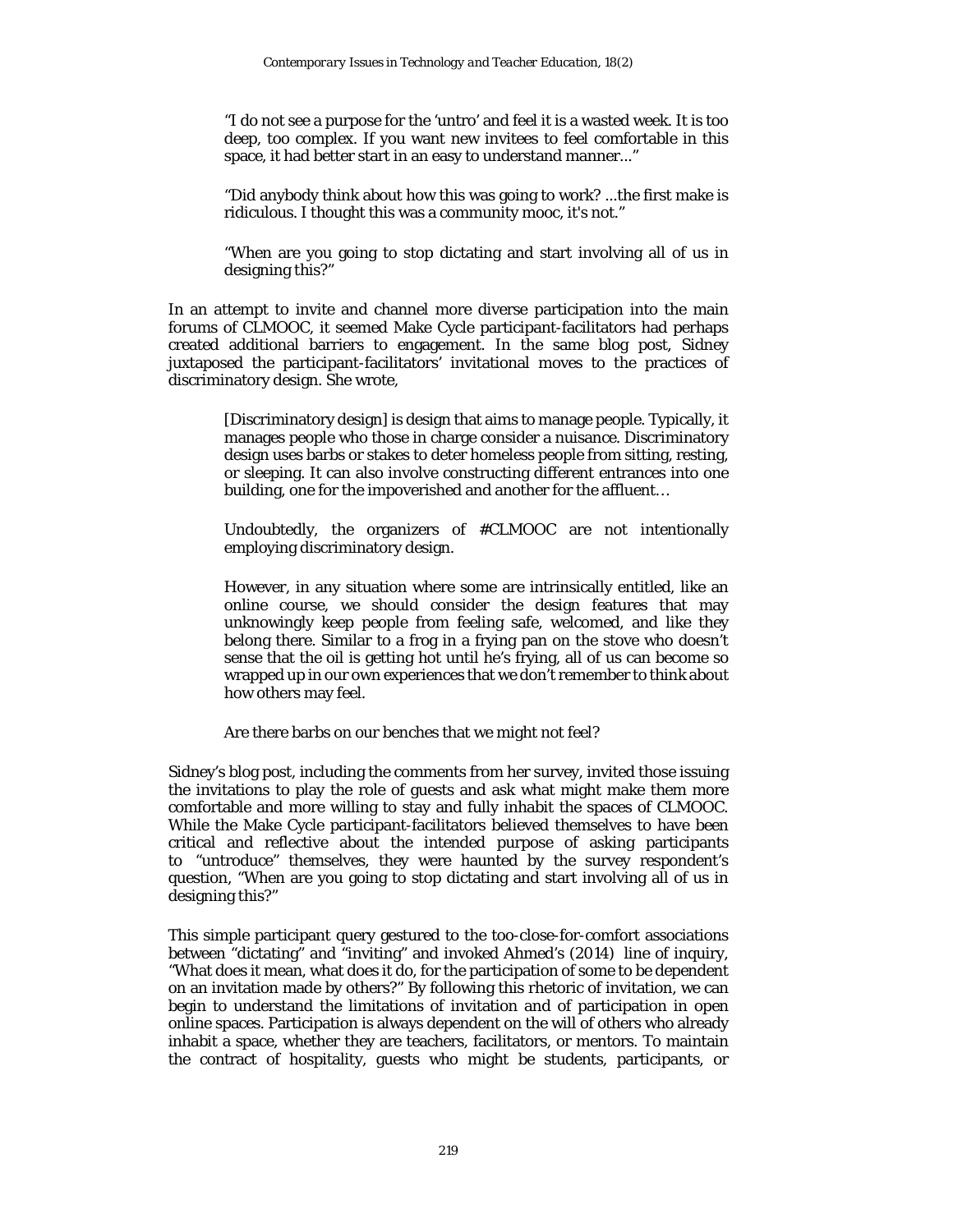colleagues must behave and continue to behave according to the expectations of the hosts.

Open, then, is never really open. It is framed by the boundaries of expectation and the rhetorics of negotiation between those who organize, arrange, and design the space  $-$  in this case, the professional learning opportunity  $-$  and those who are allowed to inhabit according to the organization, arrangement, and design of a place.

To more substantially disrupt the power dynamics that exist between participants and participant-facilitators, then, educators might not only rely on the rhetorics of open that function by uncritically deploying the facilitative moves of invitation and affirmation. Instead, as both the anonymous survey respondents and Sidney suggested, designers and facilitators interested in creating spaces and events where others, particularly other educators, want to be and to be part of the professional learning opportunities, might turn to infrastructuring as a relational practice of connecting.

### **Infrastructuring for Radical Possibility**

The findings that follow articulate two infrastructuring moves that surfaced in CLMOOC's distributed facilitation. These facilitative moves demonstrate the potential of infrastructuring to shift professional learning practices beyond open learning toward connected learning.

*Coaching Toward Imperfection.* In 2014 and 2015, Make Cycle teams were supported by CLMOOC participants and previous cycle participant-facilitators through an open-ended process. Make Cycle participant-facilitators were encouraged to "assemble a team, develop an idea, 'open up' that idea, get a little coaching, and then to 'get busy'" on creating invitational newsletters (see Figure 3).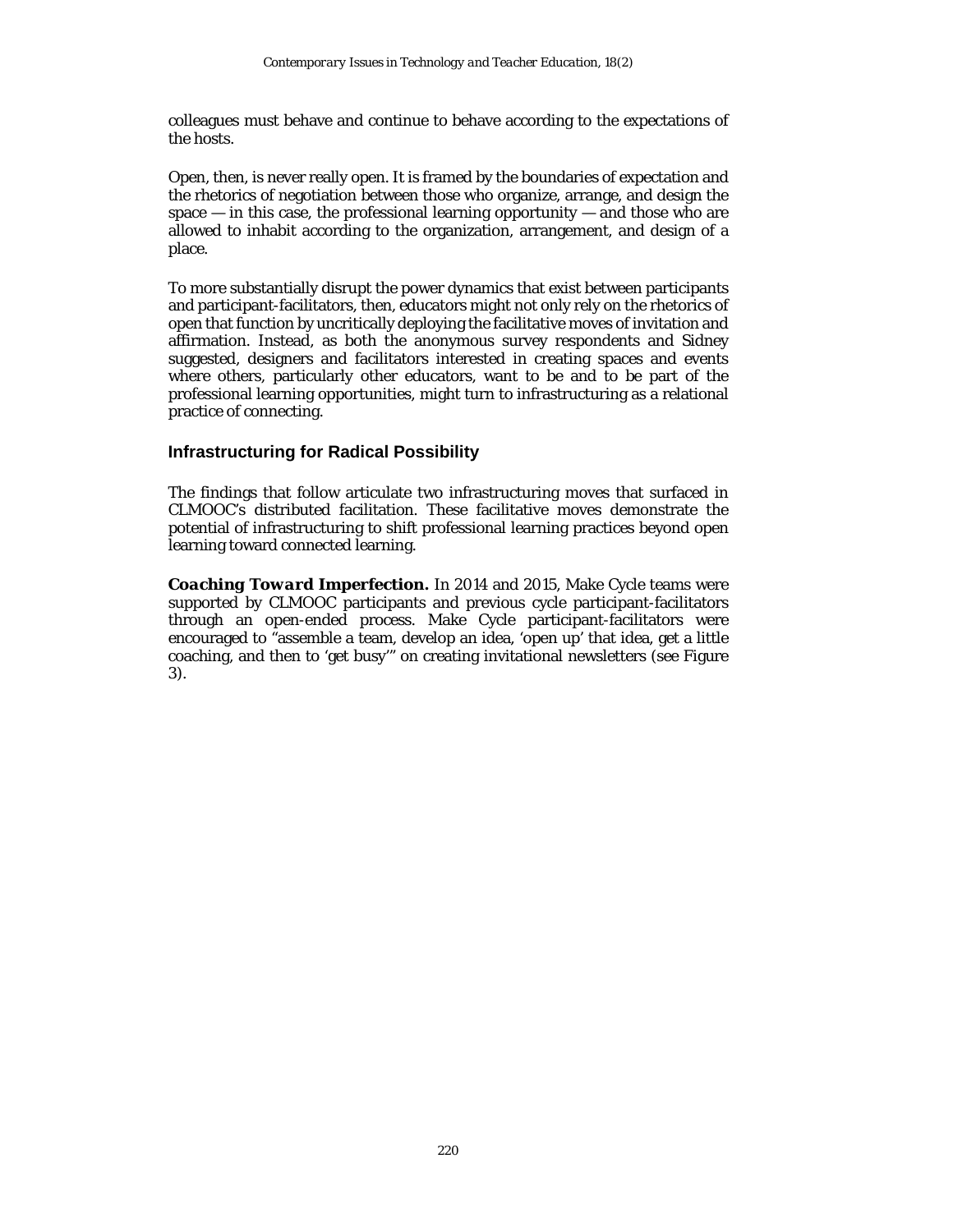

**Figure 3.** *Remixed image created by participant-facilitator Joe from open source images on Flickr* [\(http://thecurrent.educatorinnovator.org/resource/6335\)](http://thecurrent.educatorinnovator.org/resource/6335).

The "get a little coaching" part happened 10 days before a Make Cycle would begin. Coaching sessions were designed to include other educators connected to CLMOOC and were designed to encourage design-thinking and iteration through rapid prototyping and then rapid feedback from other different "user" perspectives.

Imperfect plans were often the preferred mode at CLMOOC, and in fact, this was the overall message conveyed to new Make Cycle participant-facilitators during coaching sessions by those with previous experience. Indicative of the tone of these coaching meetings were two repeated framing notions that experienced participant-facilitators would often share to kick off the design-thinking process. The first was a story — the "Terry and Kevin" story — that retold the experience of two participants, Terry and Kevin, who had taken up facilitative roles in the first CLMOOC Make Cycle.

Terry and Kevin had carefully and meticulously planned a Make Cycle to support CLMOOC participants to introduce themselves via a podcast. They gathered a range of thoughtfully considered resources, shared some examples, and made a few of their own podcasts as potential models. However, their invitation to make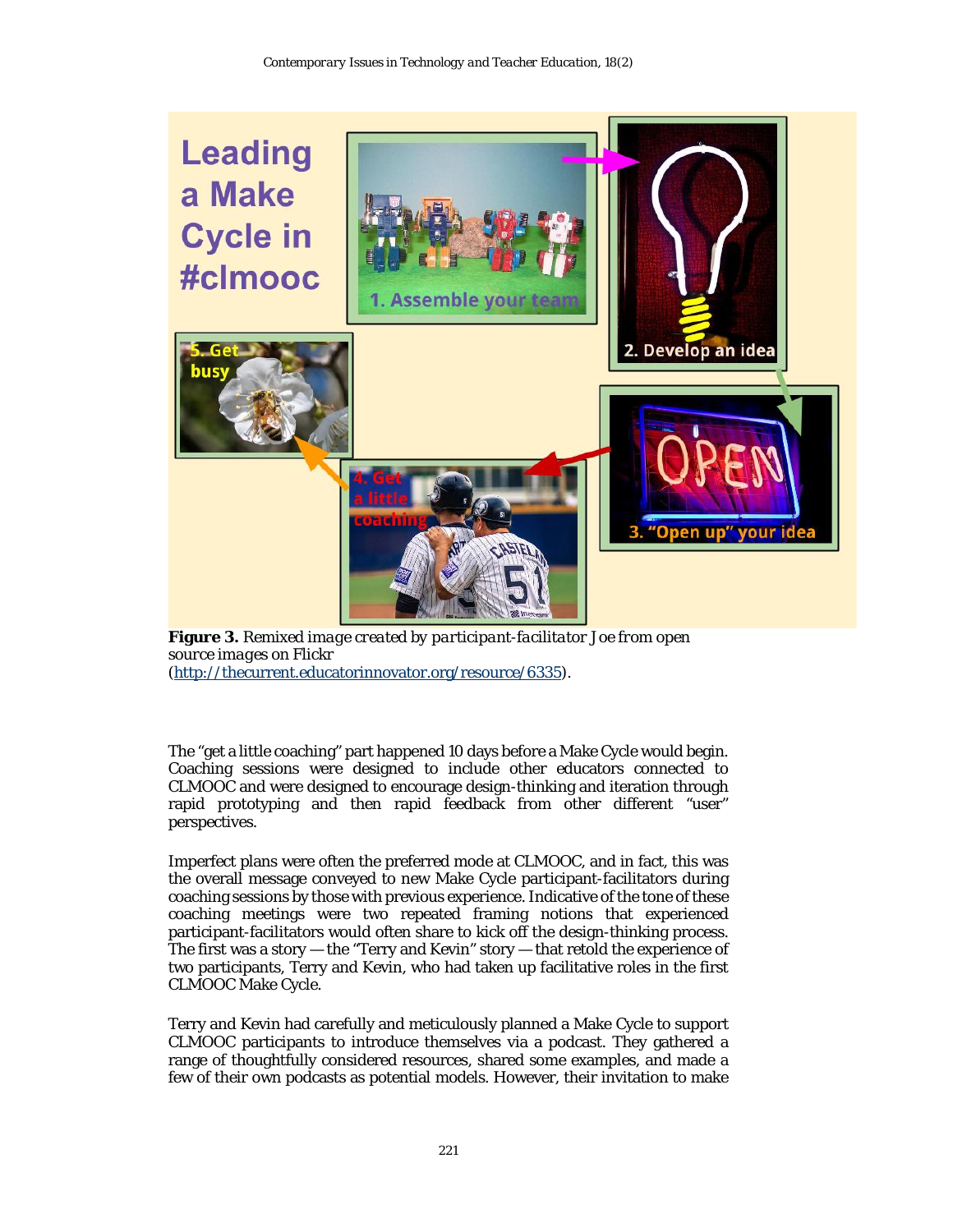introductory podcasts kicked off a cycle of making in which only two podcasts were ultimately made, yet hundreds of educators created other ways to introduce themselves via things that they made. This anecdote, therefore, was meant to highlight the fact that participants found their own ways of working regardless of the specifics of the invitation that was sent to them.

The second framing notion was a mantra and challenge to those taking up facilitating roles: "You can't break the MOOC! Or can you?" It simultaneously reflected and assuaged the anxiety that most Make Cycle participant-facilitators felt in the early stages of participatory cycle design (i.e., that they will, in fact, produce a prompt, newsletter, or make a facilitative move that would not be taken up or would fall flat with their co-participants — or in one participant-facilitator's words, "break the MOOC").

The mantra, and the coaching to repeat the mantra when the participant-facilitator started to feel these concerns, provided an opportunity to let them playfully know that no predetermined perfect facilitative move could be made and that those taking up facilitative roles needed to trust that their coparticipants would continue learning alongside them, that is, they were not alone in infrastructuring the cMOOC. In a reflection regarding her experience being coached in this way, Janelle, described the "ah-ha" she had with this mantra. She explained that instead of exerting her efforts at providing scaffolding and supports — as was typical in her experiences designing curriculum —she needed to intentionally leave the room for others to enter in and make the cycle with her.

*Curating Relational Infrastructures.* The Find 5 Fridays (#F5F hashtag) in CLMOOC demonstrates a concrete practice of relational infrastructuring that emerged in 2013 and evolved over each year, spinning off into use outside of CLMOOC that continues to the time this paper was written. Deceptively simple, it entailed a way for participants to curate and name a set of makes that had influenced them in some way that week and share them across platforms with the hashtag #F5F.

From 2013, reminders to engage in #F5F were sent out each Friday, inviting participants to find and then share a variety of different types of artifacts from the Make Cycle, including take-aways, conversations, futures, insights, questions, people, commonalities, ah-ha's, or favorite, influential, meaningful, surprising, fun finds. In addition to finding, participants were invited to "reply, repost, remix, reflect." In this way, Find Five Fridays were a flexible and malleable structure that engaged participants in the work of literally making connections; that is, creating connective makes to foster further connection with others (people and things) in the community. In the ways that it has been used in CLMOOC, it is a core practice where we see distribution of facilitation as relationship building — through the curation of public lists and reciprocal affirmation through acknowledging the work of others within the community.

As a practice, Find Five Fridays was also remixed and iterated on across the years; for example, in 2013 participant Sheri created an editable Google Slide asking fellow participants to share their favorite #F5Fs, creating a collaborative make. This format was used in each subsequent year. It was not only a textual and visual remix of the invitation to find five on Fridays, but a relational remix, drawing others into her curating activities.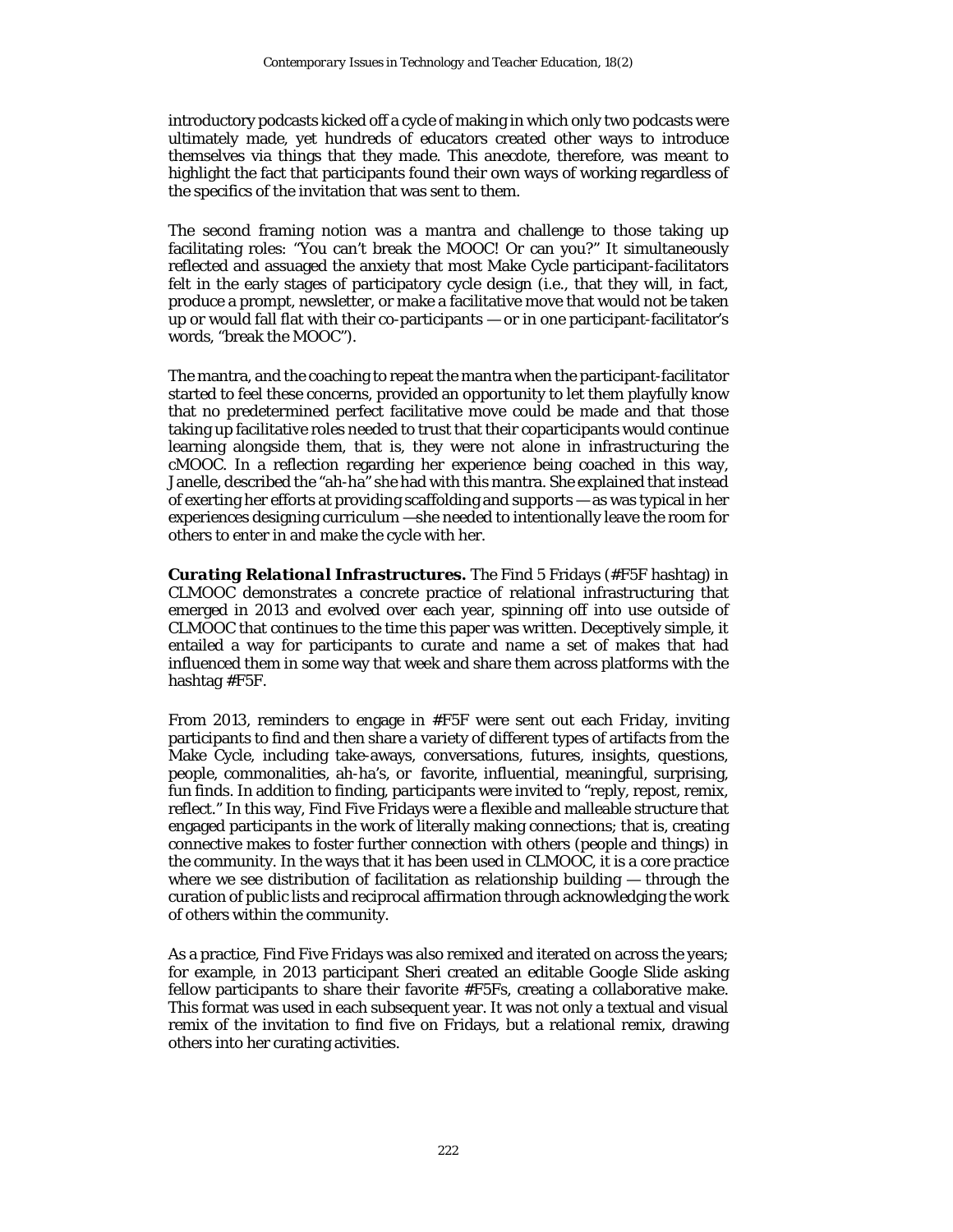During the focal week of 2014 a participant, Maha, used the #F5F hashtag to share a blog post she had cowritten and posted in another community, titled "Context Matters: View from Around the World." That piece was structured around five finds (in this case, places) that she and her co-author were suggesting their readers visit.

On her personal blog, she wrote about how the practice of Find 5 Fridays was a way of thinking that she planned on using with students and colleagues alike, resulting in it being was one of the five things she would take with her from CLMOOC. Likewise, participant Traci imagined how she might use this with her future students:

The first week, after writing self-introductions for our first Make Cycle, our #clmooc challenge was to "find five people you've never met or five people who have a common interest." What a perfect way to encourage students to get to know one another! I've tried various activities that ask students to read the selfintroductions, but this one seems like the most promising one I've encountered because it gives students a reason to look for (and I hope build) connections with other.

This seemingly simple practice of recognizing others and their contributions in public ways has played an important role in building the larger relational architecture of CLMOOC. Relational architecture is an emerging field that investigates how media, body, sociality, use, affect, and activity emerge in the imagination and creation of public physical and digital space. The Visual Culture Unit (2012) at the Institute of Art and Design in Vienna explained that relational architecture is concerned with "new spatial practices which move from a hegemonic politics of representation to forms of participation" (para. 1).

These theories of composing, constructing, and inhabiting space-as-relation have been taken up in writing studies and applied to the praxis of imagining and building networked relational spaces for learning, composing, connecting, and remembering in and with the web (Kittle-Autry & Kelly, 2012; Morton-Aiken, 2018;). While relational architecture is a comprehensive strategy for participatory design, following de Certeau (1984), educators might think of relational infrastructuring as less overarching "strategy" and more improvisational "tactic." Thus, the Find 5 Fridays emerged in-the-making as a tactic that participants used to surface their individual and intersectional, connected learning pathways.

#### **Further Infrastructuring for More Intentional Connection in CLMOOC**

The visibility of CLMOOC's mutability and infrastructuring is still clouded. From the participatory design goals to the facilitative coaching and moves, the ongoing infrastructuring processes of CLMOOC have yet to be intentionally made visible as a practice within the community. Requests for who is in charge, where to look for expectations, and what are assumed norms are quite common and contribute to moments where teachers explicitly seek affirmation and invitation from a hierarchy rather than seeking and providing these moves in side-by-side relations.

Participants in professional learning opportunities designed as events-in-themaking may feel a sense a void in leadership, goals, and outcomes because they are accustomed to hierarchical, teleological models of learning that assume a "sage on the stage." Intentional, visible infrastucturing is one way to fill that void; however,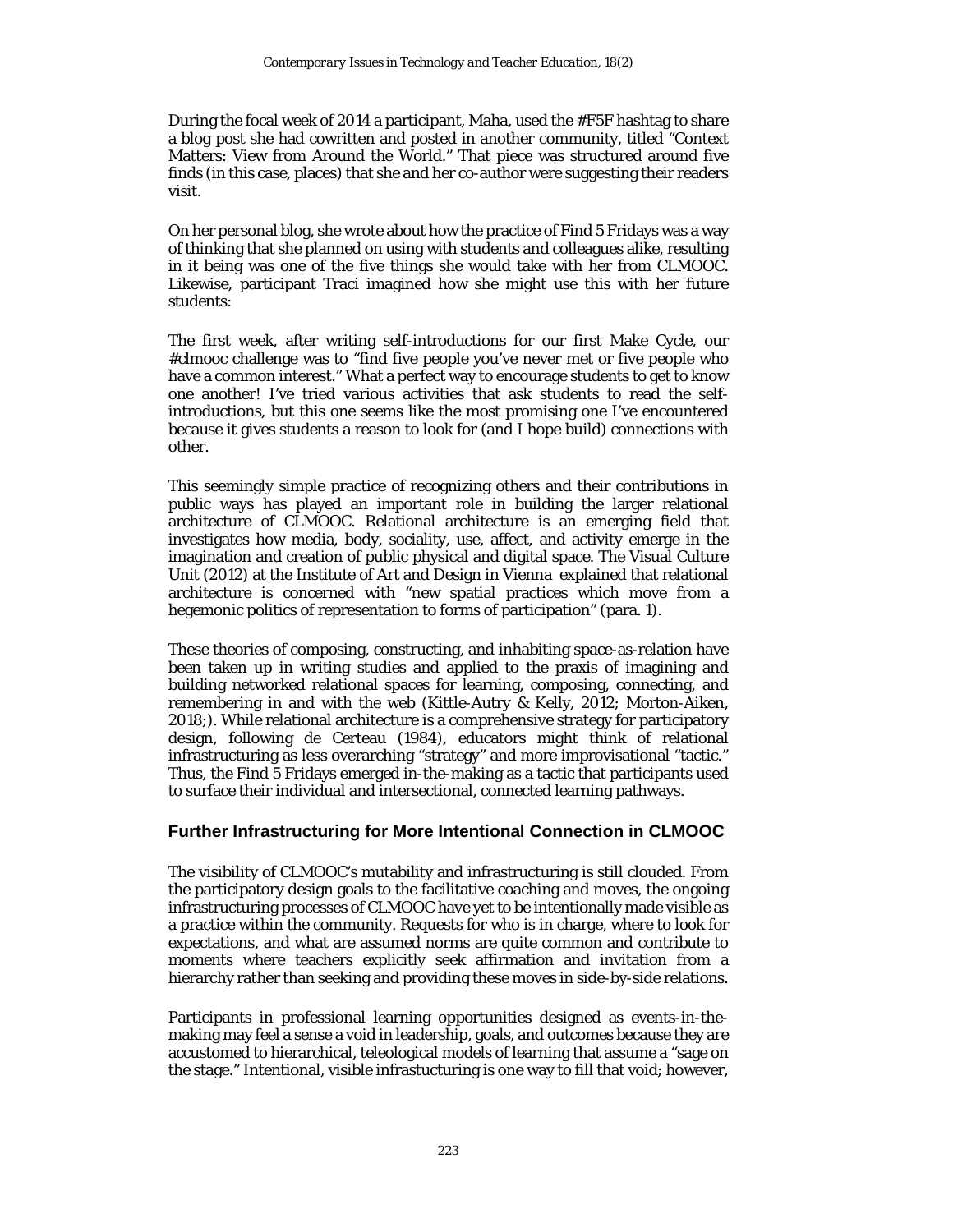it must be made plain through facilitative moves that radical, collaborative possibility is the guiding goal and outcome for the professional learning event.

Additionally, in our focal week, we saw only approximately 30 participants out of CLMOOC's thousands who overtly took up facilitative roles and intentionally made the sort of facilitative moves outlined in this article. Beyond visibility, CLMOOC could engage participants in more actively pursuing open and connection. This engagement would involve intentionally "presenting" (as opposed to "representing," see Bjögvinsson et al., 2012) CLMOOC as an event-in-the-making.

Surfacing and promoting connective structures among participants, tools, and artifacts would become the focal point of continued design, development, and participation. Through the collaborative act of presenting the event-in-themaking, the hyphens between participant-designer and participant-facilitator dissolve as being a participant in the professional learning opportunity comes to mean engaging as an ongoing designer and facilitator of professional learning. Presenting should also encompass the intentional recruitment of diverse learners and learner interests to afford a wider range of possibility in professional learning collaborations (Junk & Muellert, 1981).

#### **Discussion: Open Revisited**

Our analysis of CLMOOC as an open learning experiment suggests that open is a fallacy, one that promotes a vague and amorphous techno-utopianism without addressing the relations of power that enable or restrict participation in communities. In the era of late capitalism, when open education emerges alongside increased educational surveillance, standardization, corporatization, and commodification, open might be another neoliberal rhetoric that assumes unbridled agency and access to resources for all learners.

We, as educational theorists and practitioners, have rarely stopped to consider whose interests are served by open and how open might absolve us from our infrastructuring responsibilities that move beyond open practices of inviting and affirming. Our findings prompt the field to consider the affordances and constraints of "open" and illustrate facilitative practices that engage larger numbers of educators in the negotiation of online professional learning practices, orientations, objects, and spaces.

In educational contexts, the open net is often framed as a toy, a tool, or even an add on, and yet it is also often understood to pose a threat of anarchy or chaos in schools (Losh & Jenkins, 2012). Both of these perceptions should be reconsidered. An alternative is to think of the open net as a set of decisions about humans choose to communicate, compose, and serendipitously connect.

A trusted professional learning environment, in which educators choose to communicate, compose, and connect, is a space in which they can take risks publicly and develop trust through connection. But how to go about ensuring such a space? By shunning an authoritative stance, CLMOOC designed a foundation for openness by cultivating a culture of shared responsibility, collaboration, and a strategically honed ethos of learning alongside. With the ubiquitous messaging of invitation and affirmation, CLMOOC's goal for open has been to model a critical reconsideration of professional learning in the 21st century. It has generated new learning experiences that push beyond a traditional topdown hierarchical model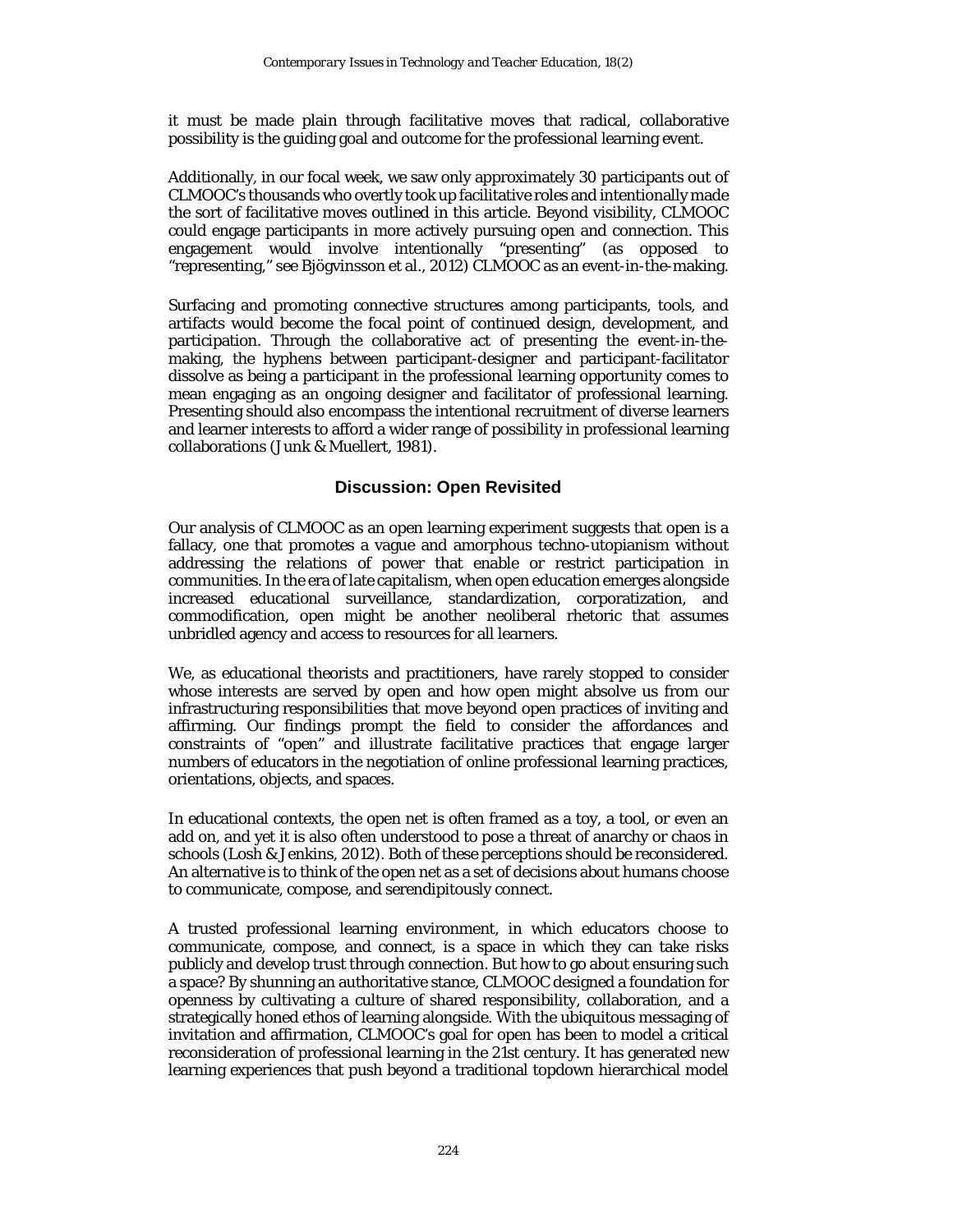for extending knowledge by situating educators as 21st-century learners and leaders.

As online spaces and events are imagined and designed as professional learning opportunities, professional development participants-designers have an opportunity to engage new communities of educators. Simply moving professional learning online, however, does little to alleviate offline inequities related to gender, race, and social class (Reich & Ito, 2017; Shah, 2017).

In addition, inequalities related to access and capacity to participate in an open web will only be exacerbated by the recent repeal of Net Neutrality in the US. We have found that when we bring connected learning principles to educators' professional learning as we did in CLMOOC — learning as interest and production driven, peer-supported and academically oriented — we begin to see how such inequities might be shifted by the infrastructuring strategies and tactics that leave space for emergence and co-construction of the connected learning relational architectures themselves (Seely-Brown, Shah, & Schmidt, 2013). Infrastructuring holds promise to disrupt dominant understandings of professionalism in education — understandings that are all too often remade in the image of bodies from dominant cultural groups (Manthy, 2017) — and in its place, produce a truly coconstructed learning experience.

To foreground communal responsibility and emergence, then, the field might need to leave behind these rhetorics of open in favor of connected, a rhetoric that calls attention to the interrelationships between tools, objects, people, and processes. Though the connected learning framework, at its core, seeks to create more democratic and participatory futures, the participatory strategy in its design principles, particularly its focus on providing openly networked learning opportunities, is a necessary yet insufficient frame to undergird emergence in complex learning ecologies.

We suggest, in its place, an infrastructuring framework for designing learning experiences that are fragmentary and incomplete, made and remade by the variables of dynamic variables of learner interest, the goings together that are mapped through shared passion, inquiry, and purpose, and well as culturally specific practices of meaning-making and relationship-forming. These types of learning opportunities resist easy commodification as they are ever-in-the-making and in-the-unmaking, and they just might offer the radical possibilities of deep professional learning through transformative connection making.

#### **References**

Ahmed, S. (2014). *Willful subjects*. Durham, NC: Duke UP.

Arola, K.L. (2017). Composing as culturing: An American Indian approach to digital ethics. In K. Mills, A. Stornaiuolo, A. Smith & J.Z. Pandya (Eds.), *Handbook of writing, literacies and education in digital cultures* (pp. 275-284). New York, NY: Routledge.

Bali, M. (2014). MOOC pedagogy: gleaning good practice from existing MOOCs. *Journal of Online Learning and Teaching, 10*(1), 44.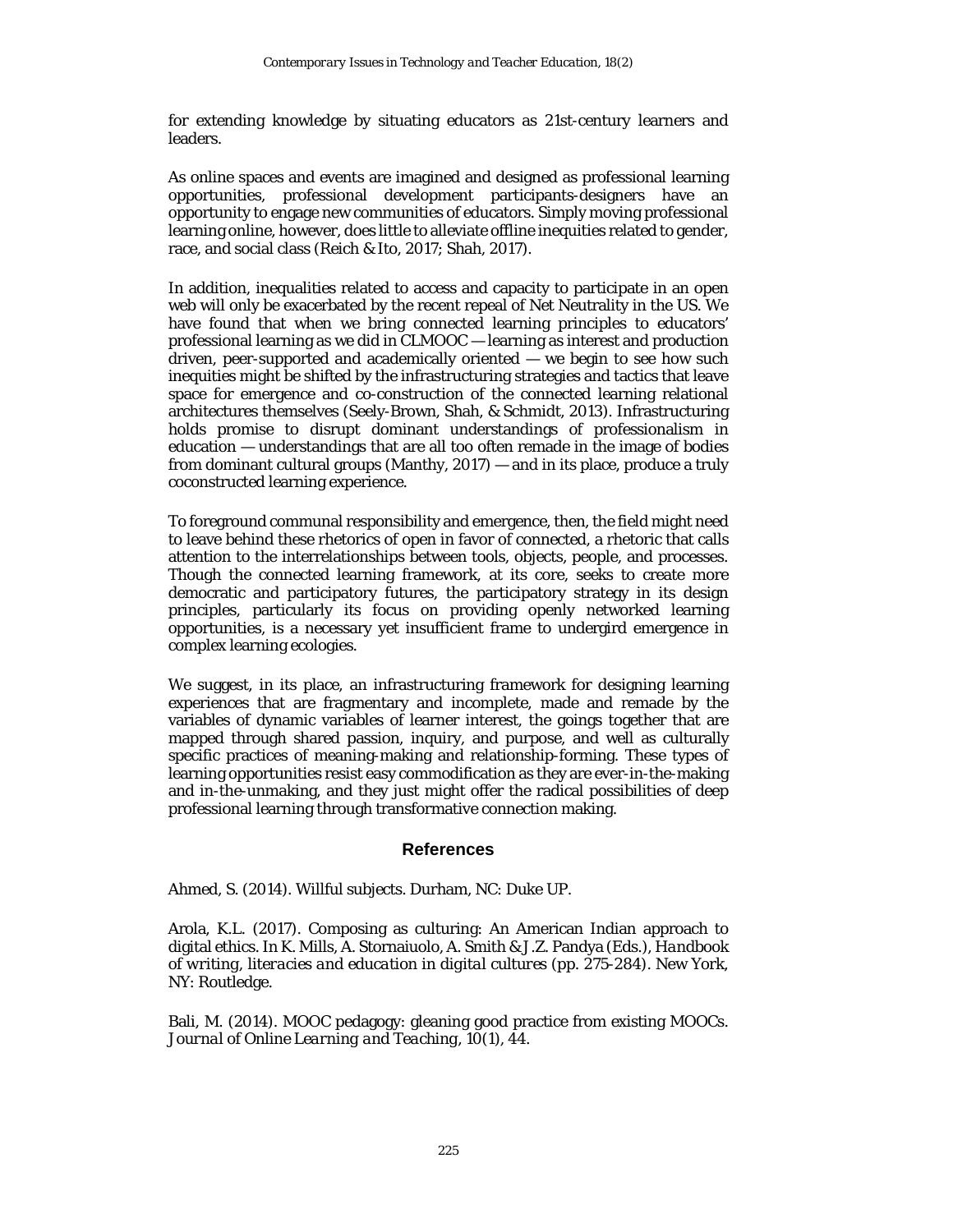Bali, M., Crawford, M., Jessen, R.L., Signorelli, P., & Zamora, M. (2015). What makes a cMOOC community endure? Multiple participant perspectives from<br>diverse MOOCs. Educational Media International. 55(2), 100diverse MOOCs. *Educational Media International, 55*(2), 100- 115. doi:10.1080/09523987.2015.1053290

Bjögvinsson, E., Ehn, P., & Hillgren, P.E. (2012). Design things and design thinking: Contemporary participatory design challenges. *Design Issues, 28*(3)*,*  101-116.

Bowen, P. (1987). Open learning formats in high performance training. *Open Learning: The Journal of Open, Distance and e-Learning, 2*(2), pp. 29–31. doi: 10.1080/0268051870020206

Bruckman, A. (2002). Studying the amateur artist: A perspective on disguising data collected in human subjects research on the Internet. *Ethics of Informational Technologies, 4*, 217–231.

Cantrill, C., & Peppler, K. (2016). Connected learning professional development: Production-centered and openly networked teaching communities. In M. Knobel & J. Kalman (Eds.), *New literacies and teacher learning: Professional development and the digital turn* (New Literacies and Digital Epistemologies). New York, NY: Peter Lang Publishing.

Chachra, D. (2015). Why I'm not a maker. *The Atlantic Online.* Retrieved from [https://www.theatlantic.com/technology/archive/2015/01/why-i-am-not-a](https://www.theatlantic.com/technology/archive/2015/01/why-i-am-not-a-maker/384767)[maker/384767](https://www.theatlantic.com/technology/archive/2015/01/why-i-am-not-a-maker/384767)

Chang, B. (2010). Culture as a tool: Facilitating knowledge construction in the context of a learning community. *International Journal of Lifelong Education*, 29(6), 705–722. doi:10.1080/02601370.2010.523947

Christen-Withey, K. (2014a). *Centers and margins: Access and the ethics of openness in the digital humanities*. Keynote Address at Computers and Writing Conference, Pullman, WA.

Christen-Withey, K. (2014b). On not looking: Ethics and access in the digital humanities (video). Retrieved from<https://vimeo.com/90140105>

Connected Learning Alliance. (2016). *What is connected learning?* Retrieved from <https://clalliance.org/why-connected-learning/>

Davis, K., Ambrose, A., & Orand, M. (2017). Identity and agency in school and afterschool settings: Investigating digital media's supporting role. *Digital Culture and Education, 9*(1), 31-47.

Davis, K., & Fullerton, S. (2016). Connected learning in and after school: Exploring technology's role in the learning experiences of diverse high school students. *The Information Society, 32*(2), 98-116.

deCerteau, M. (1984). *The practice of everyday life*. Berkeley, CA: University of California Press.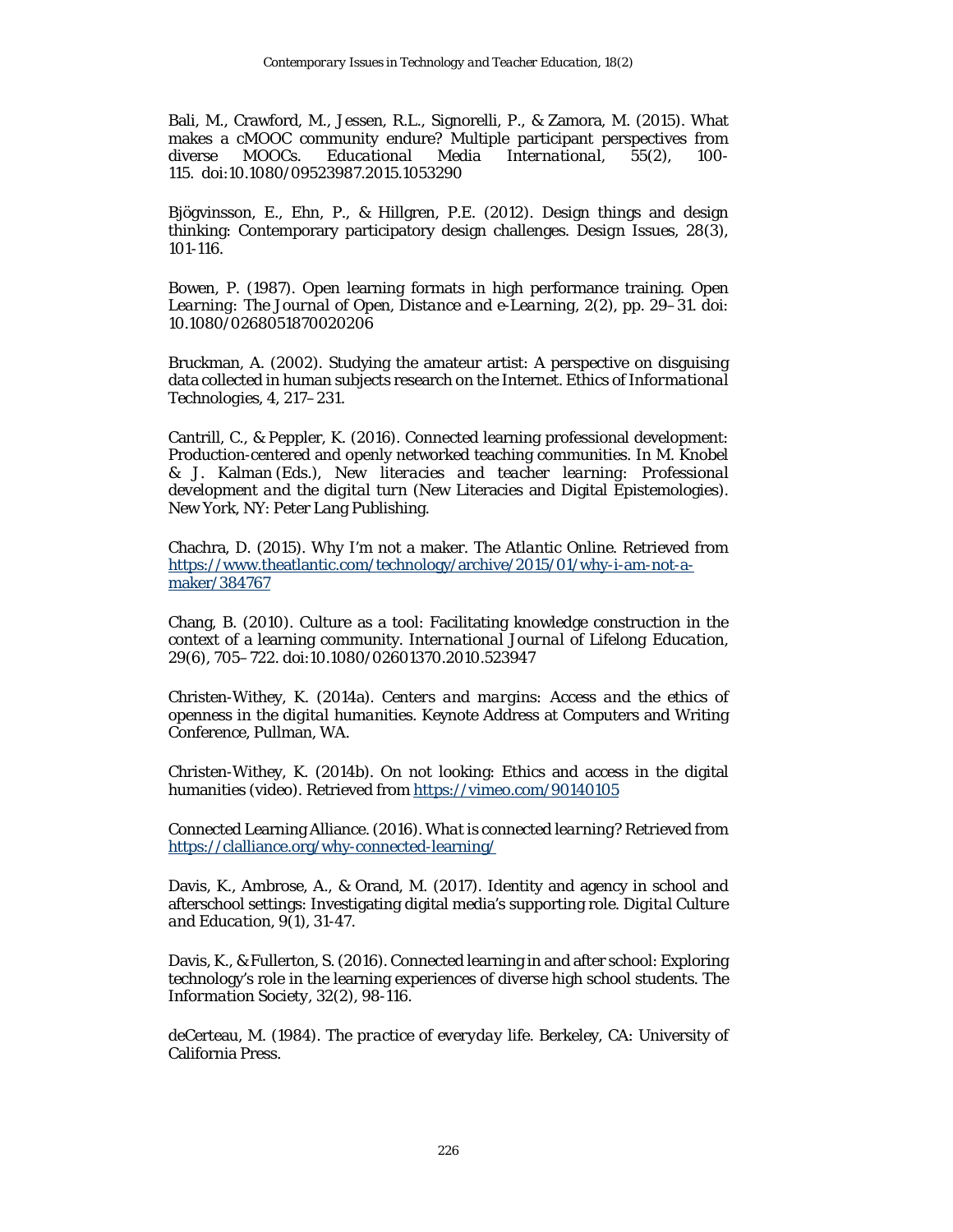Farman, J. (2012). *Mobile interface theory: Embodied space and locative media*. New York, NY: Routledge.

Foote, C. (2013). Making space for makerspaces. *Internet @ Schools, 20*(4), 26.

Fraiburg, S. (2010). Composition 2.0: Toward a multilingual and multimodal framework. *College Composition and Communication* 62(1), 100-126.

Glance, D.G., Forsey, M., & Riley, M. (2013). The pedagogical foundations of massive open online courses. *First Monday*, *18*(5). Retrieved from <http://dx.doi.org/10.5210/fm.v18i5.4350>

Grabill, J.T. (2001). *Community literacy programs and the politics of change*. Albany, NY: SUNY Press.

Green, K. (2014). Doing double Dutch methodology: Playing with the practice of participant observer. In D. Paris & M. Winn (Eds.), *Humanizing research: Decolonizing qualitative inquiry with youth and communities*, (pp. 147- 160). Thousand Oaks, CA: SAGE.

Gries, L. (2013). Iconographic tracking: A digital research method for visual rhetoric and circulation studies. *Computers and Composition, 30*(4), 332-348.

Gursakal, N., & Bozkurt, A. (2017). Identifying gatekeepers in online learning networks. *World Journal on Educational Technology: Current Issues*, *9*(2), 75- 88.

Ingold, T. (2015). *The life of lines*. London, UK: Routledge.

Ito, M., Gutierrez, K., Livingstone, S., Penuel, B., Rhodes, J., Salen, K., … & Watkins, S.K. (2013). *Connected learning: An agenda for research and design.* Irvine, CA: The Digital Media and Learning Research Hub.

Ito, M., Horst, H.A., Bittanti, M., Stephenson, B.H., Lange, P.G., Pascoe, C.J., … & Tripp, L. (2009). *Living and learning with new media: Summary of findings from the Digital Youth Project*. Boston, MA: MIT Press.

Jenkins, H. (2006). *Convergence culture: Where new and old media collide.* New York, NY: New York University Press.

Junk, R. & Muellert, N. (1981). *Future workshops: How to create desirable futures*. Hamburg, GER: Hoffman und Kampe.

Kittle-Autry, M., & Kelly, A. (2012). Introduction to the special issue: Computers & writing 2012, ArchiTEXTure. *Enculturation*, *14*. Retrieved from <http://enculturation.net/architexture-introduction>

Kolowich, S., & Newman, J. (2013, March). The minds behind the MOOCs. *The Chronicle of Higher Education*. Retrieved from [https://www.chronicle.com/](https://www.chronicle.com/%20article/The-Professors-Behind-the-MOOC/137905) [article/The-Professors-Behind-the-MOOC/137905](https://www.chronicle.com/%20article/The-Professors-Behind-the-MOOC/137905)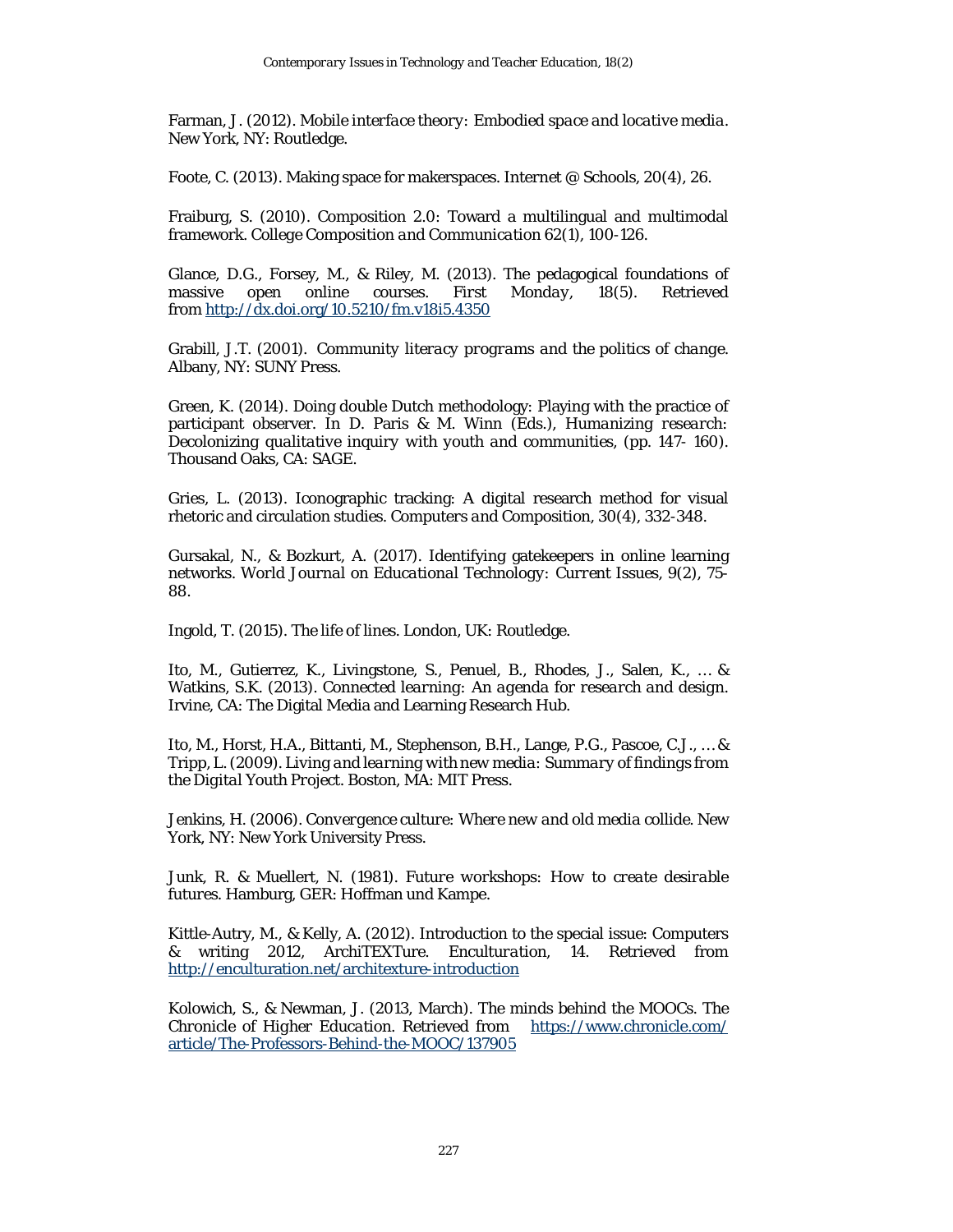Lieberman, A., & Friedrich, L.D. (2010). *How teachers become leaders: Learning from practice and research. Series on school reform*. New York, NY: Teachers College Press.

Lieberman, A., & Wood, D.R. (2003). *Inside the National Writing Project: Connecting network learning and classroom teaching* (Vol. 35). New York, NY: Teachers College Press.

Livingstone, S. (2008). Taking risky opportunities in youthful content creation: Teenagers' use of social networking sites for intimacy, privacy and self-expression. *New Media & Society* 10(3): 393–411.

Losh, E. (2017). *MOOCs and their afterlives: Experiments in scale and access in higher education*. Chicago, IL: University of Chicago Press.

Losh, E. & Jenkins, H. (2012). Can public education coexist with participatory culture? *Knowledge Quest*, 41(1) 16-21.

Markham, A.N. (2013). Remix culture, remix methods: Reframing qualitative inquiry for social media contexts. In N. Denzin & M. Giardina (Eds.), *Global dimensions of qualitative inquiry* (pp. 63-81). Walnut Creek, CA: Left Coast Press.

Markham, A.N. (2017a). Remix as a literacy for future anthropology practice. In J. Salazar, S. Pink, & A. Irving (Eds.), *Anthropologies and futures: Researching emerging and uncertain worlds* (pp. 225-241). New York, NY: Bloomsbury Press.

Markham, A.N. (2017b). Troubling the concept of data in digital qualitative research. In U. Flick (Ed.), *Handbook of qualitative data collection* (pp. 511-523). London, UK: Sage.

Manthy, K. (2017). *Dress profesh*. Retrieved from https://www. katiemanthey.com/dress-profesh.html

Mason, R. (1991). Open learning in the 1990s. *Open Learning*, *6*(1), 49-50. doi: 10.1080/0268051910060109

Morton-Aiken, J. (2018). *The compositionist as archivist: Why relational architecture archival practices matter outside the archives* (unpublished manuscript).

National School Reform Faculty. (2014). *Appreciative inquiry: A protocol to support professional visitation*. Retrieved from [https://www.nsrfharmony.org/](https://www.nsrfharmony.org/%20system/files/protocols/appreciative_inquiry_0.pdf%C2%A0%C2%A0) [system/files/protocols/appreciative\\_inquiry\\_0.pdf](https://www.nsrfharmony.org/%20system/files/protocols/appreciative_inquiry_0.pdf%C2%A0%C2%A0) 

Reich, J., & Ito, M. (2017). *From good intentions to real outcomes: Equity by design in learning technologies*. Irvine, CA: Digital Media and Learning Research Hub.

Roth, W-M. (2013). To event: Toward a post-constructivist of theorizing and researching the living curriculum as event\*-in-the-making. *Curriculum Inquiry, 43*[\(3\),](http://onlinelibrary.wiley.com/doi/10.1111/curi.2013.43.issue-3/issuetoc) 388-417.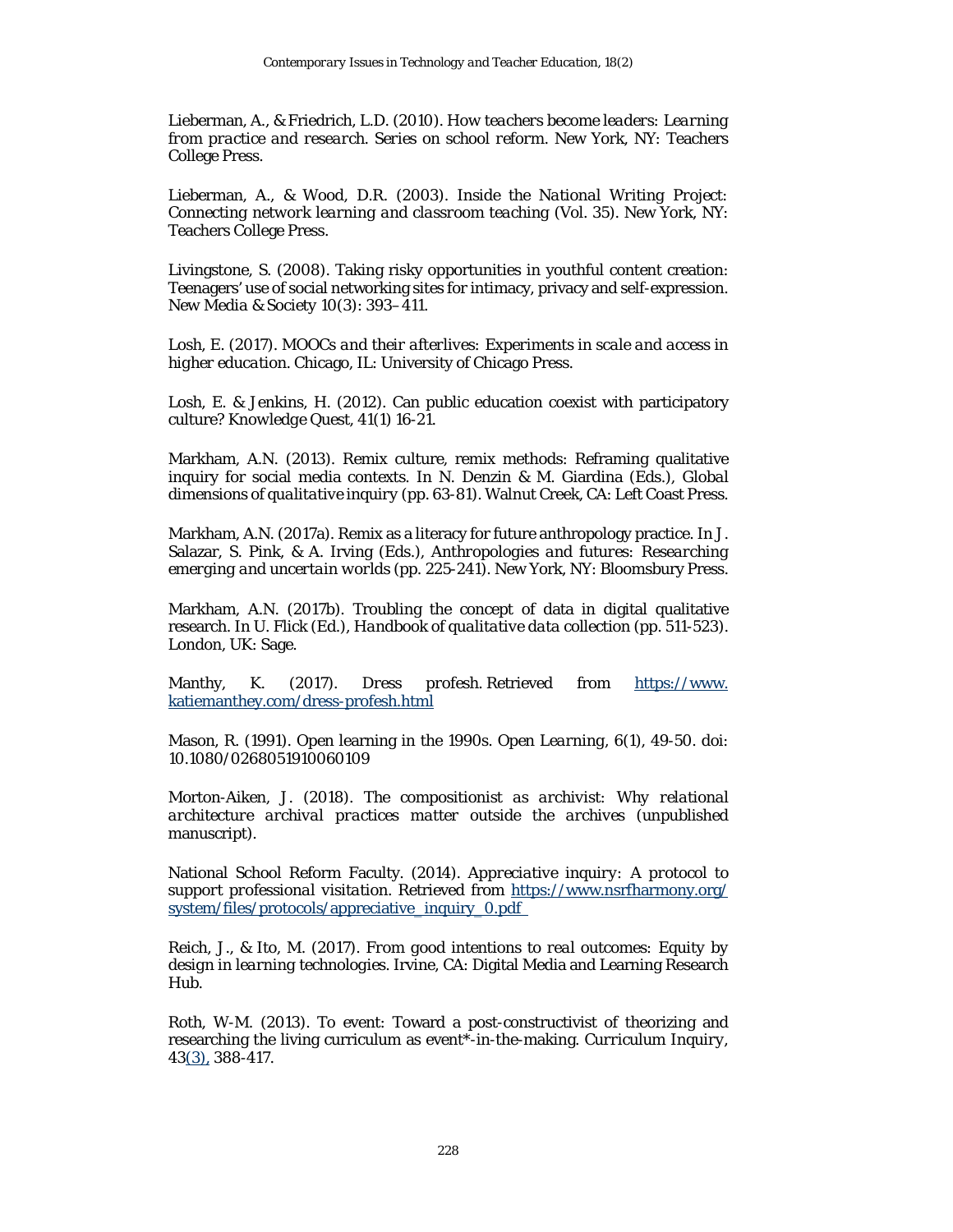Saldaña, J. (2013). *The coding manual for qualitative researchers* (2nd ed.). Los Angeles, CA: SAGE.

Sansing, C. (2014). Your summer of making and connecting. *English Journal, 103*(5), 81.

Schmier, S. (2014). Popular culture in a digital media studies classroom. *Literacy, 48*(1), 39-46.

Seely-Brown, J., Shah, N., & Schmidt. P. (2013). Reclaiming open learning: A stake in the ground [Webinar]. In *Reclaim Open Learning Symposium*. Retrieved from <https://www.youtube.com/watch?v=RhlwvdNgYEo>

Selber, S.A. (2004). Reimagining the functional side of computer literacy. *College Composition and Communication, 55*, 470–503.

Shah, N. (2017). Putting the 'C' in MOOC: Of crises, critique, and criticality in higher education. In L. Losh (Ed.), *MOOCs and their afterlives: Experiments in scale and access in higher education*. Chicago, IL: University of Chicago Press.

Siemens, G. (2012, July 25). MOOCs are really a platform. *Elearnspace: Learning, Networks, Knowledge, Technology, Community* [blog]. Retrieved from <http://www.elearnspace.org/blog/2012/07/25/moocs-are-really-a-platform/>

Siemens, G. (2013). Massive open online courses: Innovation in education. In R. McGreal (Ed.), *Open Educational resources: Innovation, research and practice*. Retrieved from [https://oerknowledgecloud.org/sites/oerknowledgecloud.org/](https://oerknowledgecloud.org/sites/oerknowledgecloud.org/%20files/pub_PS_OER-IRP_CH1.pdf) [files/pub\\_PS\\_OER-IRP\\_CH1.pdf](https://oerknowledgecloud.org/sites/oerknowledgecloud.org/%20files/pub_PS_OER-IRP_CH1.pdf)

Slusher, B. (2009). Praising, questioning, wishing: An approach to responding to writing. *E-Voice, 2*(1). Retrieved from https://www.nwp.org/cs/public/ print/resource/2868

Smith, A., Dillon, J., & Zamora, M. (2017). Connectivist massive open online courses. In K. Peppler (Ed.), *The SAGE encyclopedia of out-of-school learning* (pp. 136-140). Thousand Oaks, CA: SAGE.

Smith, A., West-Puckett, S., Cantrill, C., & Zamora, M. (2016). Remix as professional learning: Educators' iterative literacy practice in CLMOOC. *Education Sciences, 6*(12), 1-19.

Spinuzzi, C. (2005). The methodology of participatory design. *Technical Communication*, *52*(2), 163-174.

Stornaiuolo, A., & Hall, M. (2014). Tracing resonance. In G. B. Gudmundsdottir & K. B. Vasbø (Eds.), *Methodological challenges when exploring digital learning spaces in education* (pp. 29-43). Boston, MA: Sense Publishers.

Stornaiuolo, A., Smith, A., & Phillips, N.C. (2017). Developing a transliteracies framework for a connected world. *Journal of Literacy Research, 49*(1), 68-91.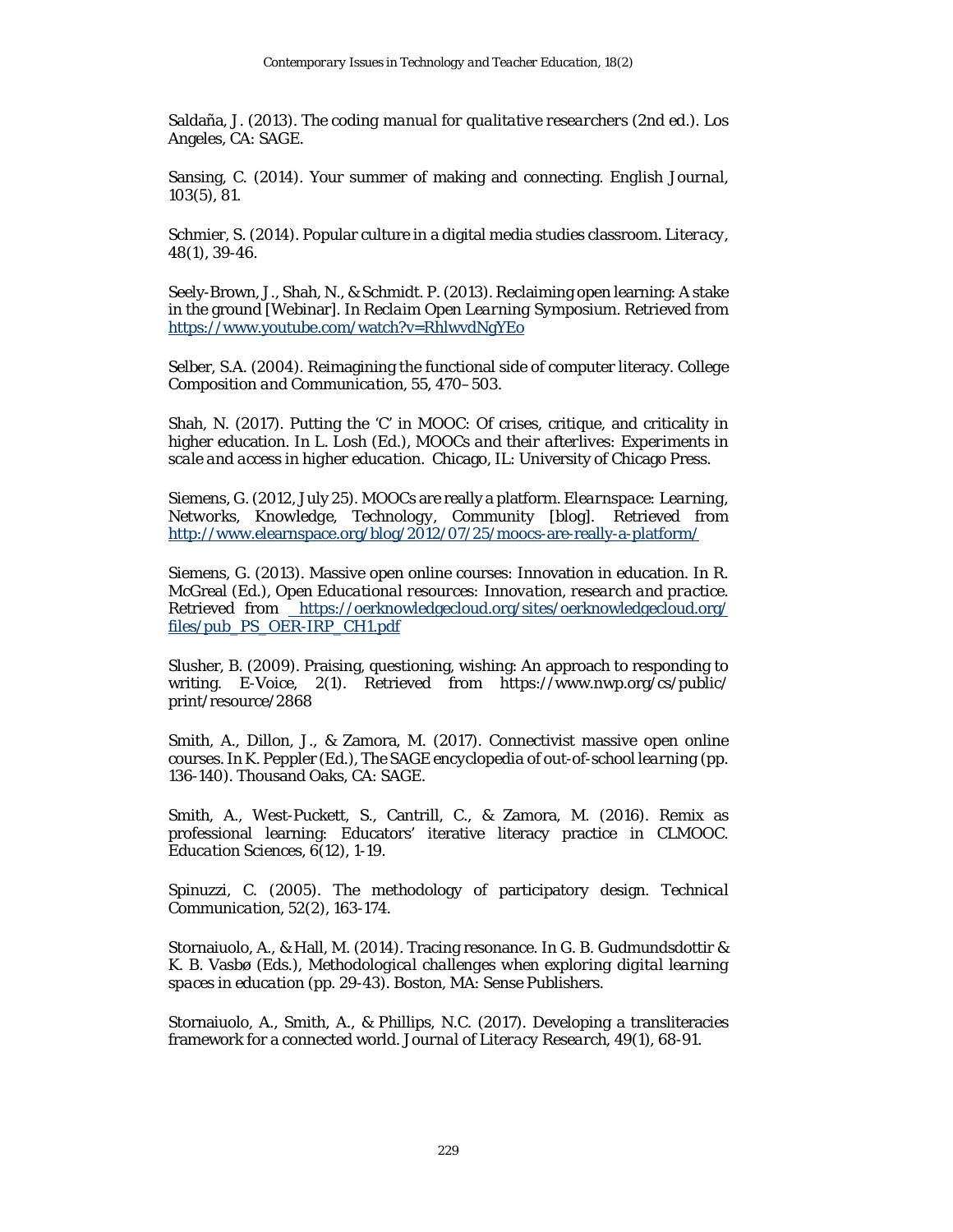Thomas, D., & Brown, J.S. (2011). *A new culture of learning: Cultivating the imagination for a world of constant change* (Vol. 219). Lexington, KY: CreateSpace.

Visual Culture Unit. (2012). *Relational architecture*. University of Vienna. Retrieved from [https://institute.tuwien.ac.at/visual\\_culture\\_unit/research/](https://institute.tuwien.ac.at/visual_culture_unit/research/%20relational_architecture/EN/) [relational\\_architecture/EN/](https://institute.tuwien.ac.at/visual_culture_unit/research/%20relational_architecture/EN/)

Weller, M. (2014a). *The battle for open: How openness won and why it doesn't feel like victory*. London, UK: Ubiquity Press.

Weller, M. (2014b). *The battle for open*. The Open University on Youtube. Retrieved from<https://www.youtube.com/watch?v=ODL-owGjti8>

West-Puckett, S.J. (2017). *Materializing makerspaces: Queerly composing space, time, and (what) matters* (Doctoral Dissertation, East Carolina University). Retrieved from The ScholarShip:<http://hdl.handle.net/10342/6344>

West-Puckett, S.J. & Banks, W.P. (2014). Uncommon connections: How building a grass-roots curriculum helped reframe common core state standards for teachers and students in a high-need public high school. In R. McClure & J. Purdy (Eds.), *The next digital scholar: A fresh approach to common core state standards in research and writing* (pp. 353-381). Medford, NJ: Information Today, Inc.

West-Puckett, S.J., Flinchbaugh, K., & Herrmann, M. (2015). Knotworking with the National Writing Project: A method for professionalizing contingent faculty. In L. Guglielmo & L.L. Gaillet (Eds.), *Contingent faculty publishing in community* (pp. 35-55). London, UK: Palgrave Pivot.

Wohlwend, K.E., Buchholz, B.A., & Medina, C. (2017). Playful literacies and practices of making in children's imaginaries. In K. Mills, A. Stornaiuolo, A. Smith, & J.Z. Pandya (Eds.), *Handbook of writing, literacies and education in digital cultures* (pp. 136-147)**.** New York, NY: Routledge.

Worth, J. (2015). Nishant Shah: Privacy and trust in open education part 1. *Speakly Opening*. Disruptive Media Learning Lab. Available: <http://speakingopenly.co.uk/>

<span id="page-27-0"></span>Zamora, M. (2017). Re-imagining learning: CLMOOC and the transformative power of open. In L. Losh (Ed.) *MOOCs and their afterlives: Experiments in scale and access in higher education*. Chicago, IL: University of Chicago Press.

*Contemporary Issues in Technology and Teacher Education* is an online journal. All text, tables, and figures in the print version of this article are exact representations of the original. However, the original article may also include video and audio files, which can be accessed online at http://www.citejournal.org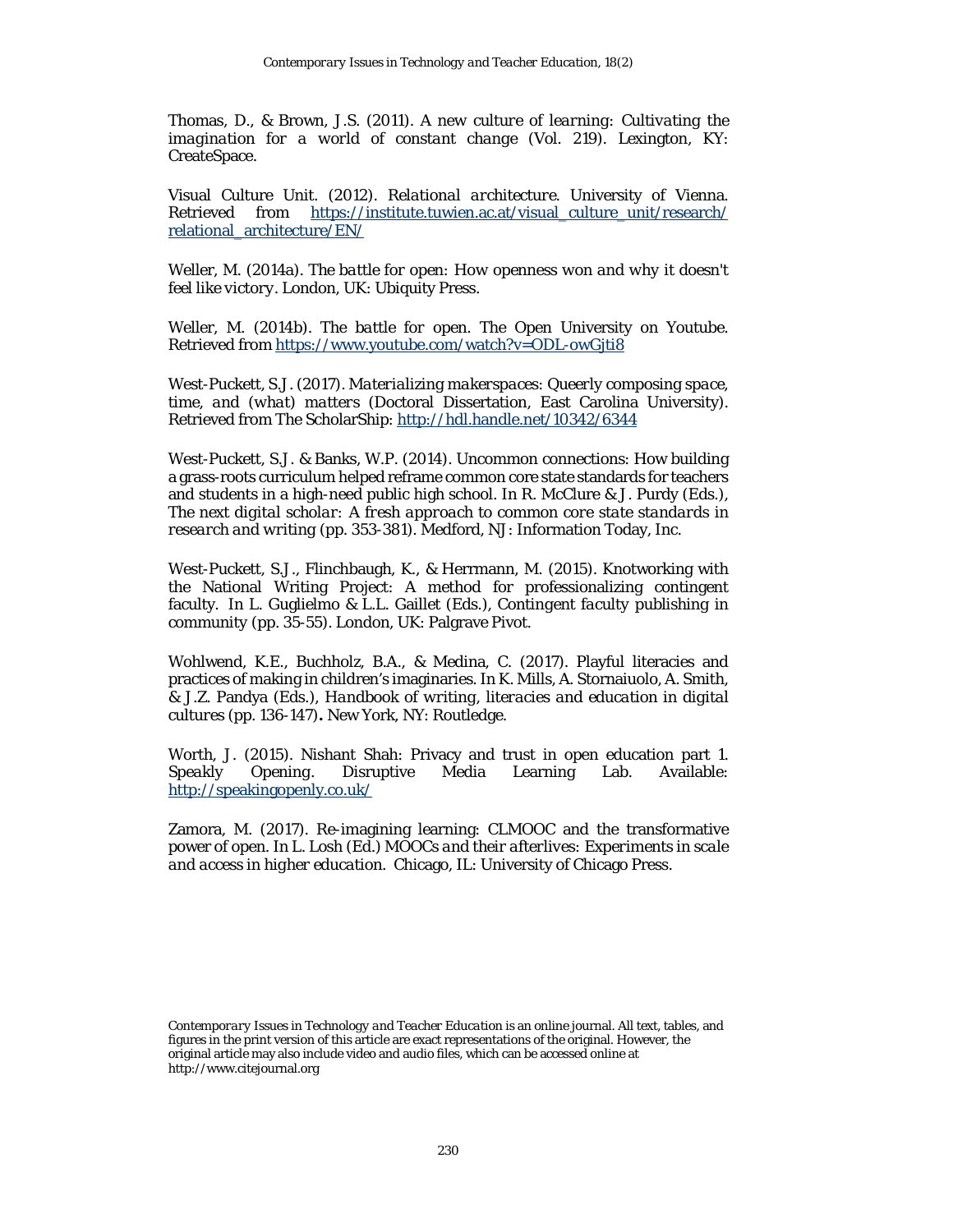# **Appendix A**

## **Facilitative Move Codes**

| Descriptive<br>Code                                            | Visual Icon | Description                                                                                                                                                                                                                                                                                                                                                                 | Example                                                                                                                                                                                                                                                                                                                                                                     |
|----------------------------------------------------------------|-------------|-----------------------------------------------------------------------------------------------------------------------------------------------------------------------------------------------------------------------------------------------------------------------------------------------------------------------------------------------------------------------------|-----------------------------------------------------------------------------------------------------------------------------------------------------------------------------------------------------------------------------------------------------------------------------------------------------------------------------------------------------------------------------|
| request for<br>engagement                                      |             | A person asks for interaction of<br>some sort from others<br>(including help, ideas,<br>discussion, input, etc.); may<br>exhibit NWP practices<br>(Lieberman and Wood, 2003),<br>such as:<br>• Approaching every colleague<br>as a potentially valuable<br>contributor<br>• Teachers teaching other<br>teachers<br>• Situating learning in practice<br>and relationships    | [G+ Post] Participant1:<br>Anyone having problems<br>with Zeega? + Participant2<br>is yours looking like this?<br>When I click on the video<br>for editing, it goes to a<br>blank black page. This has<br>been my first attempt at<br>using it, and of course, I<br>have this story in my head<br>all planned out. I better<br>write it down. [Screenshot<br>of Zeega Make] |
| shout-out/share                                                |             | When the post shares or<br>amplifies someone else's make<br>or idea; Mentions a specific<br>person or people, including #f5f<br>(Find Five Friday); may exhibit<br>NWP practices (Lieberman and<br>Wood, 2003), including:<br>• Creating public forums for<br>sharing, dialogue, and critique<br>• Situating learning in practice<br>and relationships                      | [TWEET] @Participant3:<br>Added another 5 images<br>@Participant4 #clmooc<br>[URL to collaborative<br>GoogleDoc where<br>participants were adding 5<br>images and inviting others<br>to write stories from them.]                                                                                                                                                           |
| recognize/thank/<br>praise<br>(adaptation of<br>Slusher, 2009) |             | When the post recognizes a<br>make or thought, thanks the<br>person for posting, and/or<br>expresses appreciation for the<br>make or thought; may include<br>appreciative learning<br>characteristics (NSRF, 2014),<br>including:<br>• Recognize those things that<br>give life to living systems<br>Increase in value what is<br>$\bullet$<br>appreciated in the community | [TWEET] @Participant5:<br>Love how happy you look<br>in your Six Word "Who I<br>Am" video, @Participant6.<br>Lovely. Colorful. #clmooc                                                                                                                                                                                                                                      |